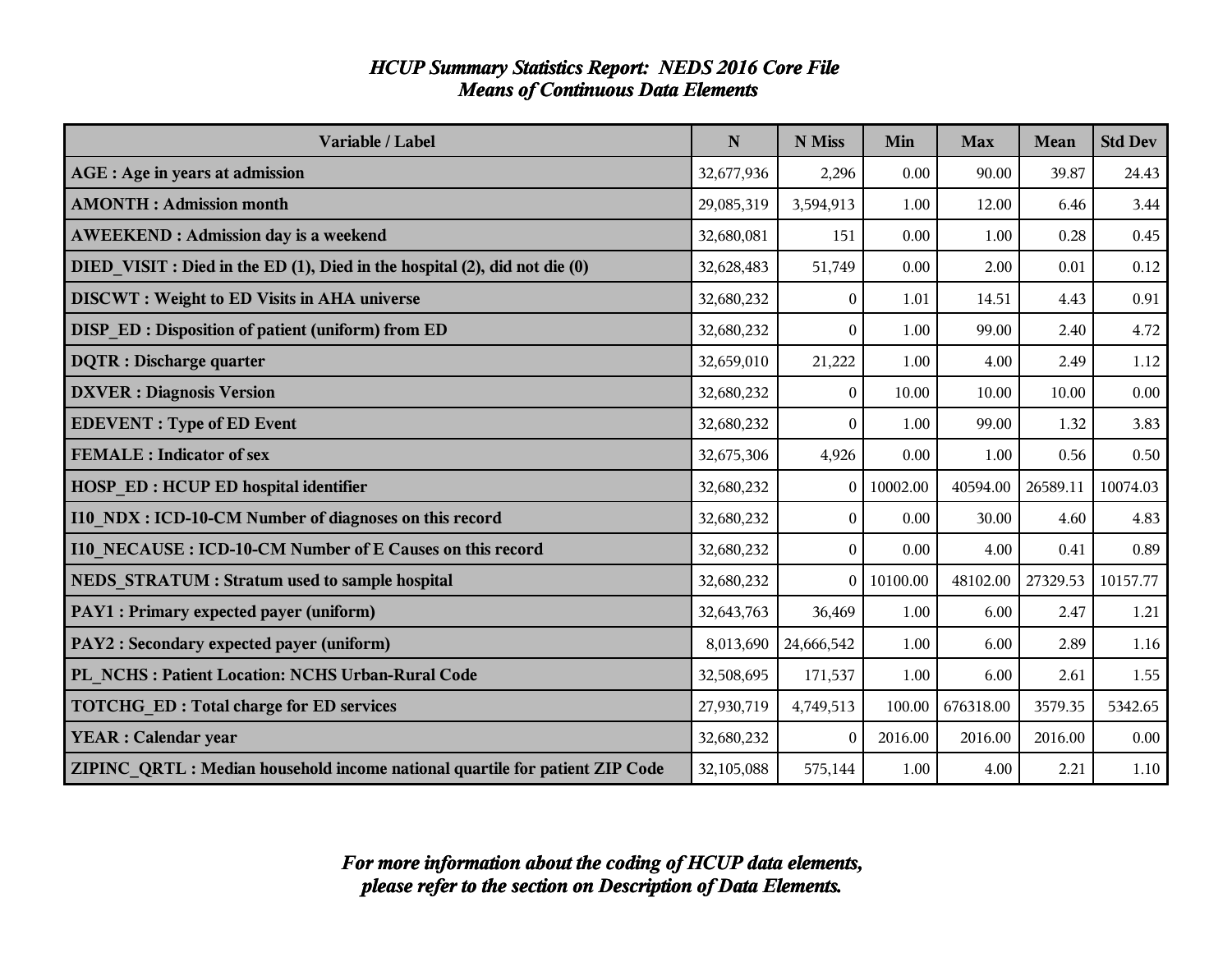| <b>AGE</b>           | Frequency | Percent |
|----------------------|-----------|---------|
| $\therefore$ Missing | 547       | 0.00    |
| .C: Inconsistent     | 1,749     | 0.01    |
| $\overline{0}$       | 790,280   | 2.42    |
| $\mathbf{1}$         | 615,730   | 1.88    |
| $\overline{a}$       | 721,837   | 2.21    |
| 3                    | 359,650   | 1.10    |
| $\overline{4}$       | 313,908   | 0.96    |
| 5                    | 297,667   | 0.91    |
| 6                    | 270,496   | 0.83    |
| 7                    | 443,270   | 1.36    |
| 8                    | 236,836   | 0.72    |
| 9                    | 228,423   | 0.70    |
| 10                   | 217,474   | 0.67    |
| 11                   | 207,952   | 0.64    |
| 12                   | 370,530   | 1.13    |
| 13                   | 220,069   | 0.67    |
| 14                   | 239,301   | 0.73    |
| 15                   | 263,918   | 0.81    |
| 16                   | 403,912   | 1.24    |
| 17                   | 310,084   | 0.95    |
| 18                   | 381,383   | 1.17    |
| 19                   | 502,820   | 1.54    |
| 20                   | 425,265   | 1.30    |
| 21                   | 446,307   | 1.37    |
| 22                   | 707,745   | 2.17    |
| 23                   | 466,618   | 1.43    |
| 24                   | 477,332   | 1.46    |
| 25                   | 489,088   | 1.50    |
| 26                   | 486,204   | 1.49    |
| 27                   | 741,790   | 2.27    |
| 28                   | 463,854   | 1.42    |

#### *HCUP Summary Statistics Report: NEDS 2016 Core File Frequency Distribution for AGE*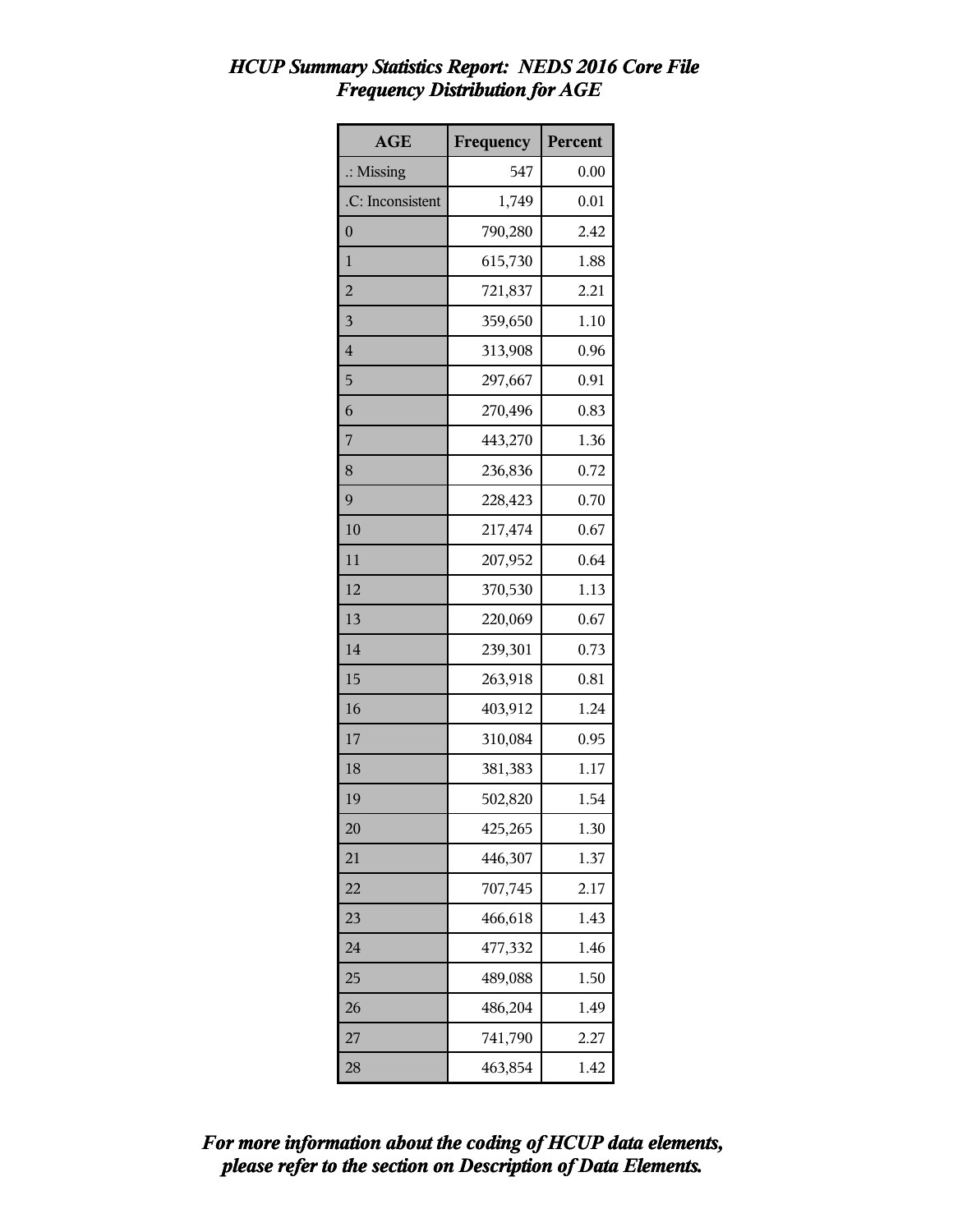# *HCUP Summary Statistics Report: NEDS 2016 Core File Frequency Distribution for AGE*

| <b>AGE</b> | Frequency | Percent |
|------------|-----------|---------|
| 29         | 448,924   | 1.37    |
| 30         | 442,163   | 1.35    |
| 31         | 435,109   | 1.33    |
| 32         | 664,089   | 2.03    |
| 33         | 422,505   | 1.29    |
| 34         | 417,465   | 1.28    |
| 35         | 412,056   | 1.26    |
| 36         | 403,877   | 1.24    |
| 37         | 598,259   | 1.83    |
| 38         | 369,849   | 1.13    |
| 39         | 358,300   | 1.10    |
| 40         | 340,693   | 1.04    |
| 41         | 338,770   | 1.04    |
| 42         | 515,790   | 1.58    |
| 43         | 335,964   | 1.03    |
| 44         | 349,866   | 1.07    |
| 45         | 369,525   | 1.13    |
| 46         | 361,130   | 1.11    |
| 47         | 529,192   | 1.62    |
| 48         | 346,178   | 1.06    |
| 49         | 352,594   | 1.08    |
| 50         | 364,363   | 1.11    |
| 51         | 375,979   | 1.15    |
| 52         | 567,466   | 1.74    |
| 53         | 380,928   | 1.17    |
| 54         | 377,146   | 1.15    |
| 55         | 375,840   | 1.15    |
| 56         | 366,373   | 1.12    |
| 57         | 531,118   | 1.63    |
| 58         | 347,226   | 1.06    |
| 59         | 338,598   | 1.04    |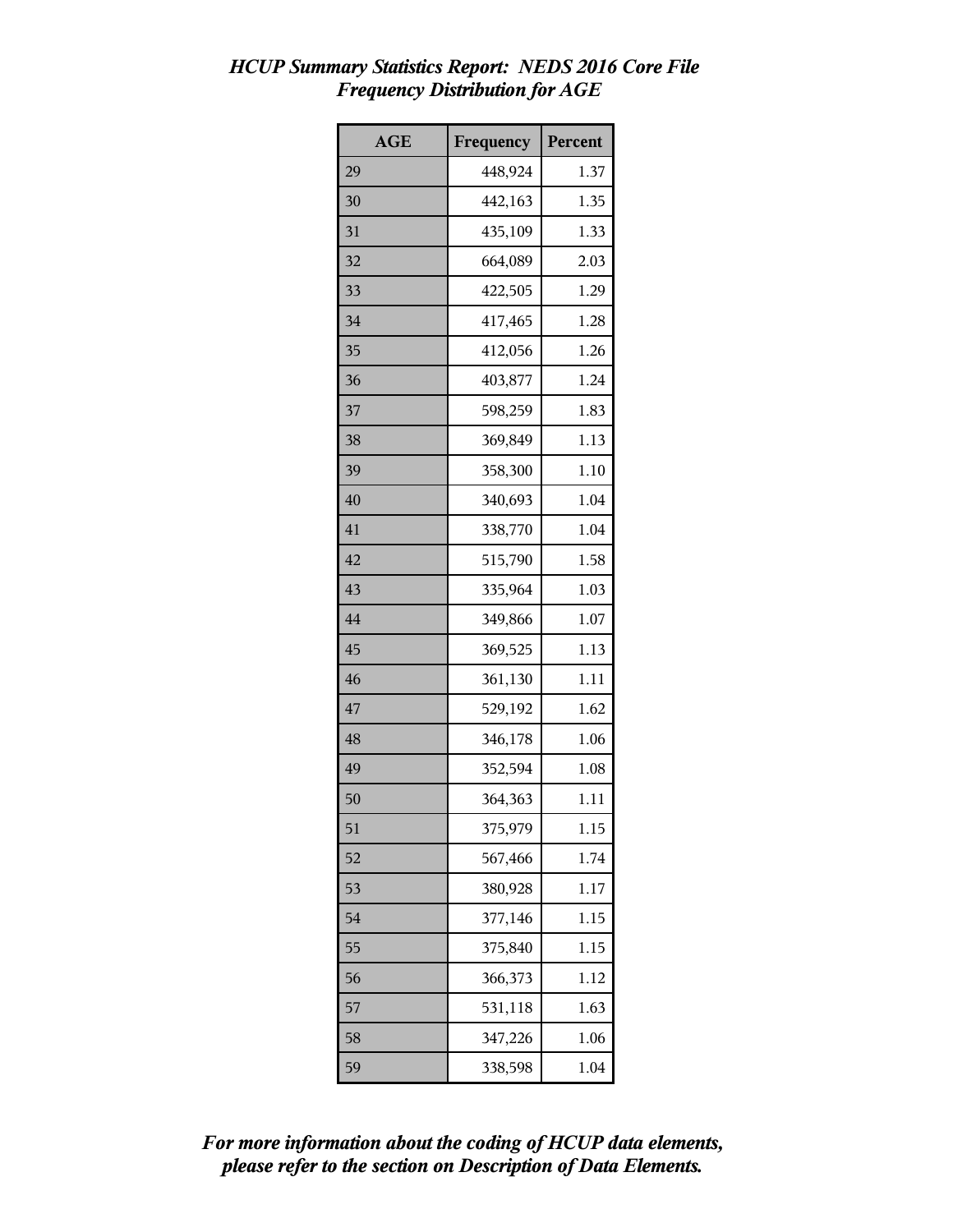## *HCUP Summary Statistics Report: NEDS 2016 Core File Frequency Distribution for AGE*

| <b>AGE</b>  | Frequency | Percent |
|-------------|-----------|---------|
| 60          | 325,629   | 1.00    |
| 61          | 314,247   | 0.96    |
| 62          | 449,469   | 1.38    |
| 63          | 285,115   | 0.87    |
| 64          | 277,130   | 0.85    |
| 65          | 275,338   | 0.84    |
| 66          | 266,837   | 0.82    |
| 67          | 410,096   | 1.25    |
| 68          | 269,552   | 0.82    |
| 69          | 278,809   | 0.85    |
| 70          | 225,905   | 0.69    |
| 71          | 223,255   | 0.68    |
| 72          | 346,869   | 1.06    |
| 73          | 236,607   | 0.72    |
| 74          | 216,616   | 0.66    |
| 75          | 205,807   | 0.63    |
| 76          | 199,661   | 0.61    |
| 77          | 298,836   | 0.91    |
| 78          | 193,438   | 0.59    |
| 79          | 187,421   | 0.57    |
| 80          | 183,211   | 0.56    |
| 81          | 179,293   | 0.55    |
| 82          | 257,124   | 0.79    |
| 83          | 167,034   | 0.51    |
| 84          | 162,695   | 0.50    |
| 85          | 157,219   | 0.48    |
| 86          | 149,244   | 0.46    |
| 87          | 202,155   | 0.62    |
| 88          | 129,257   | 0.40    |
| 89          | 117,839   | 0.36    |
| 90 or older | 549,150   | 1.68    |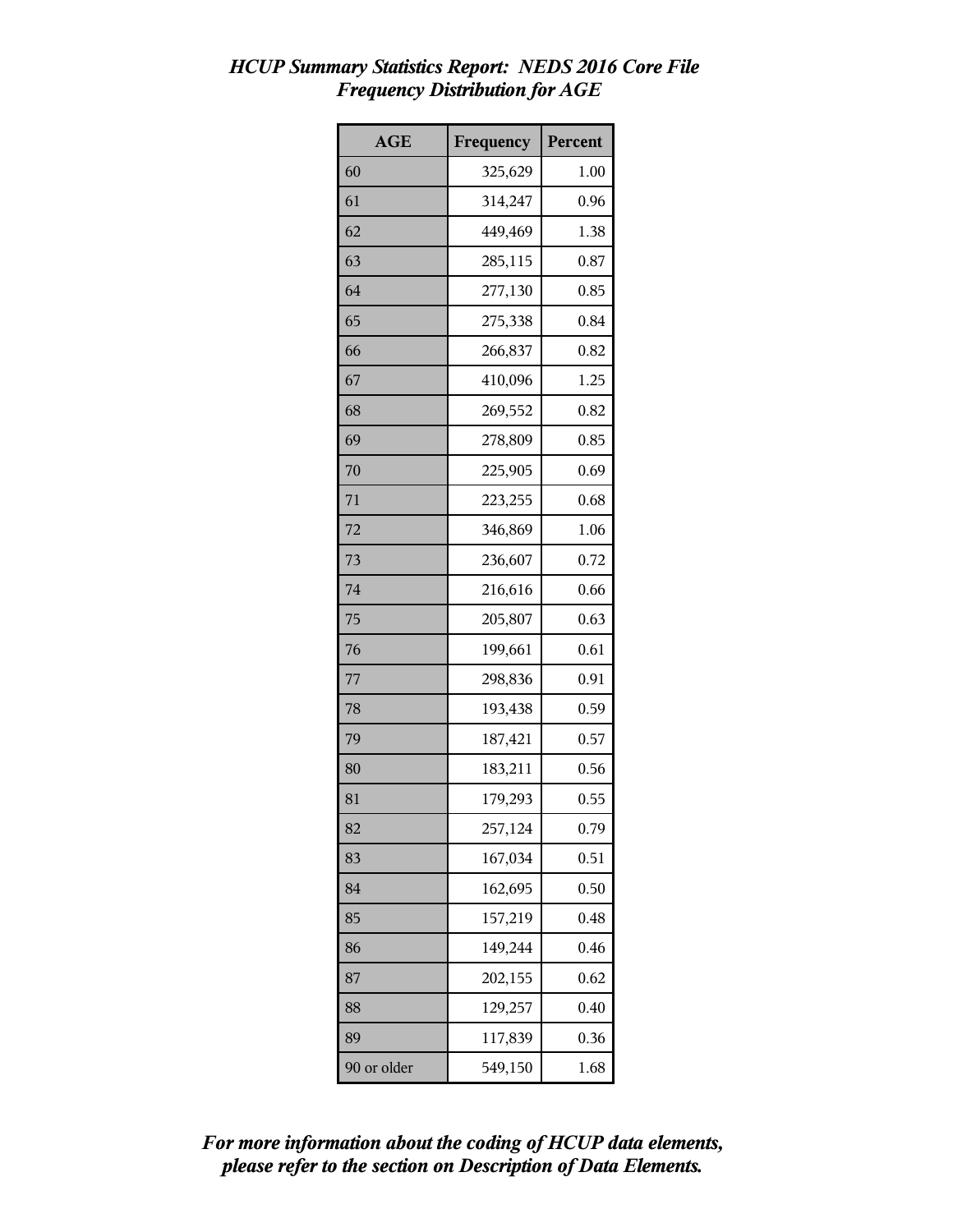| <b>AMONTH</b>        | Frequency | Percent |
|----------------------|-----------|---------|
| $\therefore$ Missing | 3,594,913 | 11.00   |
| 1: January           | 2,416,464 | 7.39    |
| 2: February          | 2,375,644 | 7.27    |
| 3: March             | 2,577,393 | 7.89    |
| 4: April             | 2,423,145 | 7.41    |
| $5:$ May             | 2,490,934 | 7.62    |
| 6: June              | 2,365,550 | 7.24    |
| 7: July              | 2,448,237 | 7.49    |
| 8: August            | 2,463,244 | 7.54    |
| 9: September         | 2,426,149 | 7.42    |
| 10: October          | 2,393,643 | 7.32    |
| 11: November         | 2,316,406 | 7.09    |
| 12: December         | 2,388,510 | 7.31    |

## *HCUP Summary Statistics Report: NEDS 2016 Core File Frequency Distribution for AMONTH*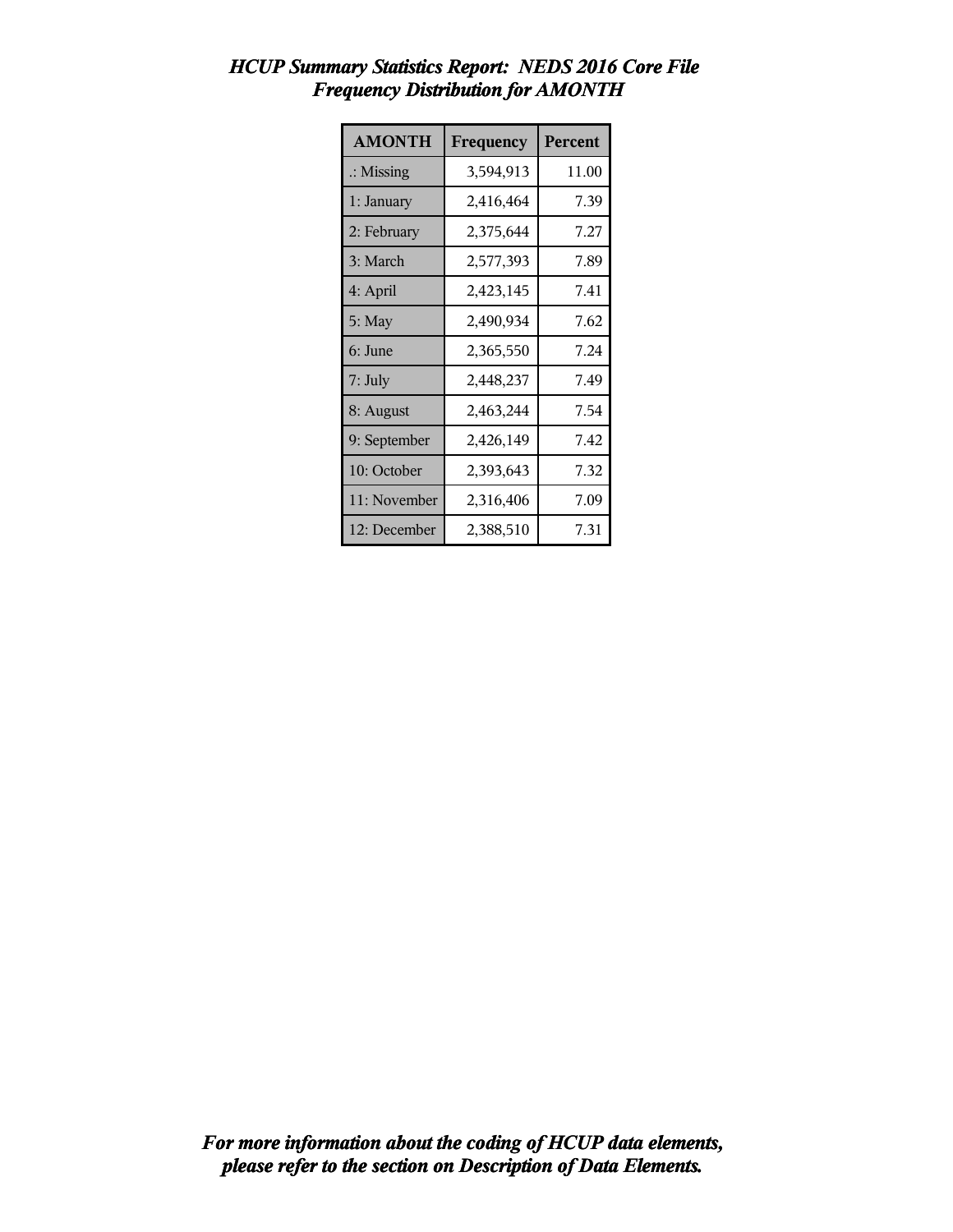| <b>AWEEKEND</b>      | Frequency  | Percent |
|----------------------|------------|---------|
| $\therefore$ Missing | 151        | 0.00    |
| 0: Monday-Friday     | 23,591,542 | 72.19   |
| 1: Saturday-Sunday   | 9,088,539  | 27.81   |

#### *HCUP Summary Statistics Report: NEDS 2016 Core File Frequency Distribution for AWEEKEND*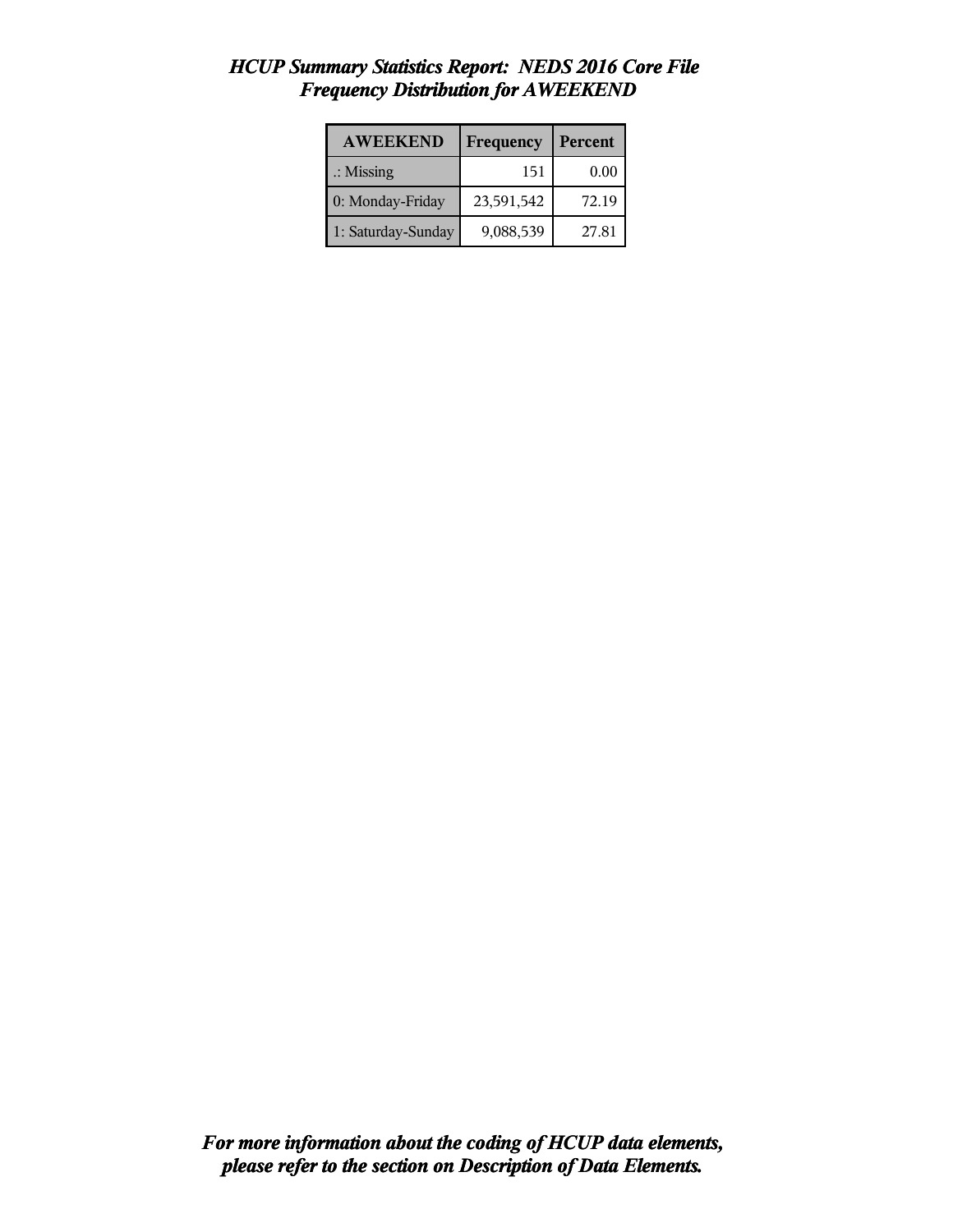| <b>DIED VISIT</b>       | Frequency  | <b>Percent</b> |
|-------------------------|------------|----------------|
| $\therefore$ Missing    | 51,749     | 0.16           |
| 0: Did not die          | 32,469,438 | 99.35          |
| 1: Died in the ED       | 44,778     | 0.14           |
| 2: Died in the hospital | 114,267    | 0.35           |

## *HCUP Summary Statistics Report: NEDS 2016 Core File Frequency Distribution for DIED\_VISIT*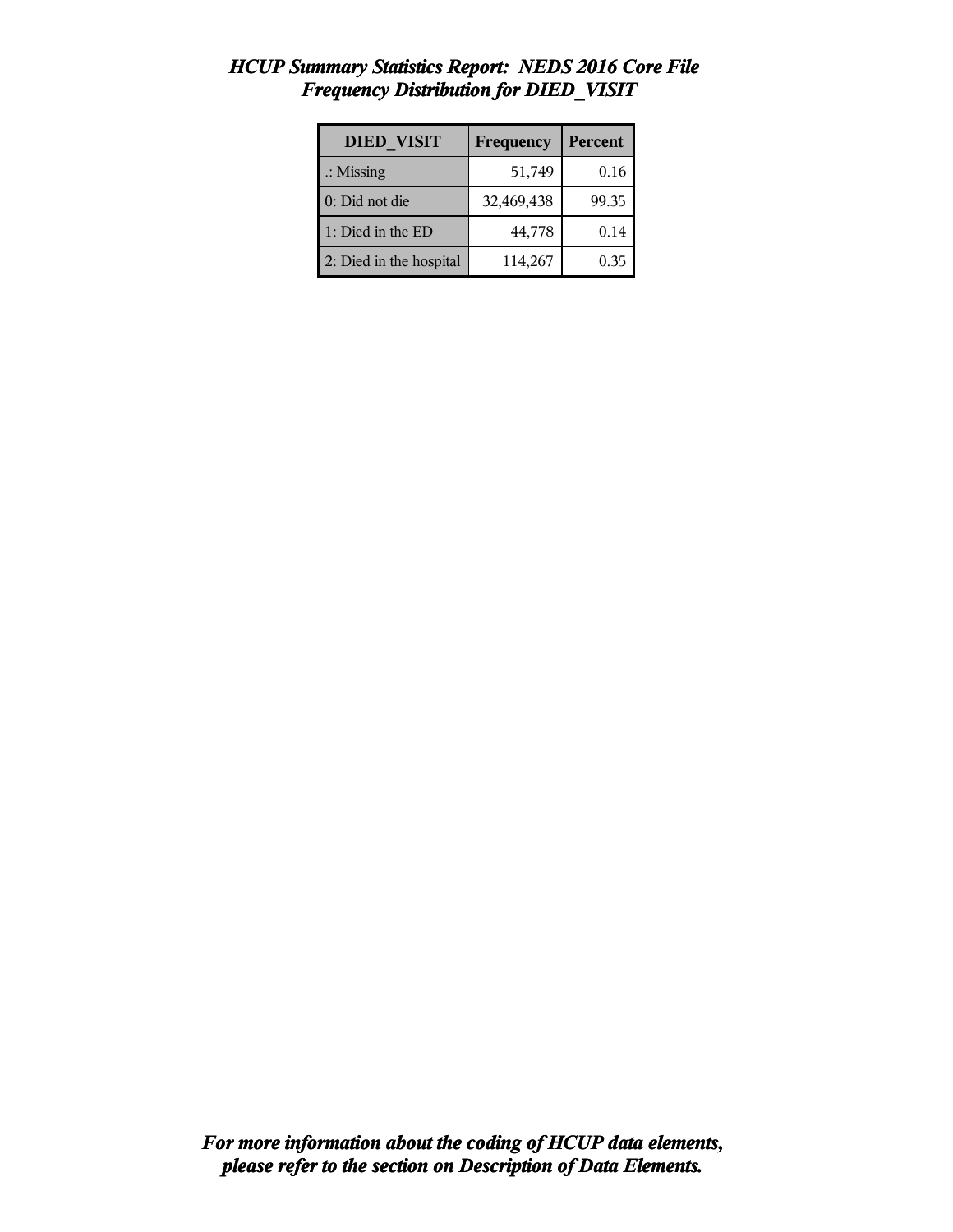## *HCUP Summary Statistics Report: NEDS 2016 Core File Frequency Distribution for DISCWT*

|           | <b>DISCWT</b> Frequency | Percent  |
|-----------|-------------------------|----------|
| Non-blank | 32,680,232              | $100.00$ |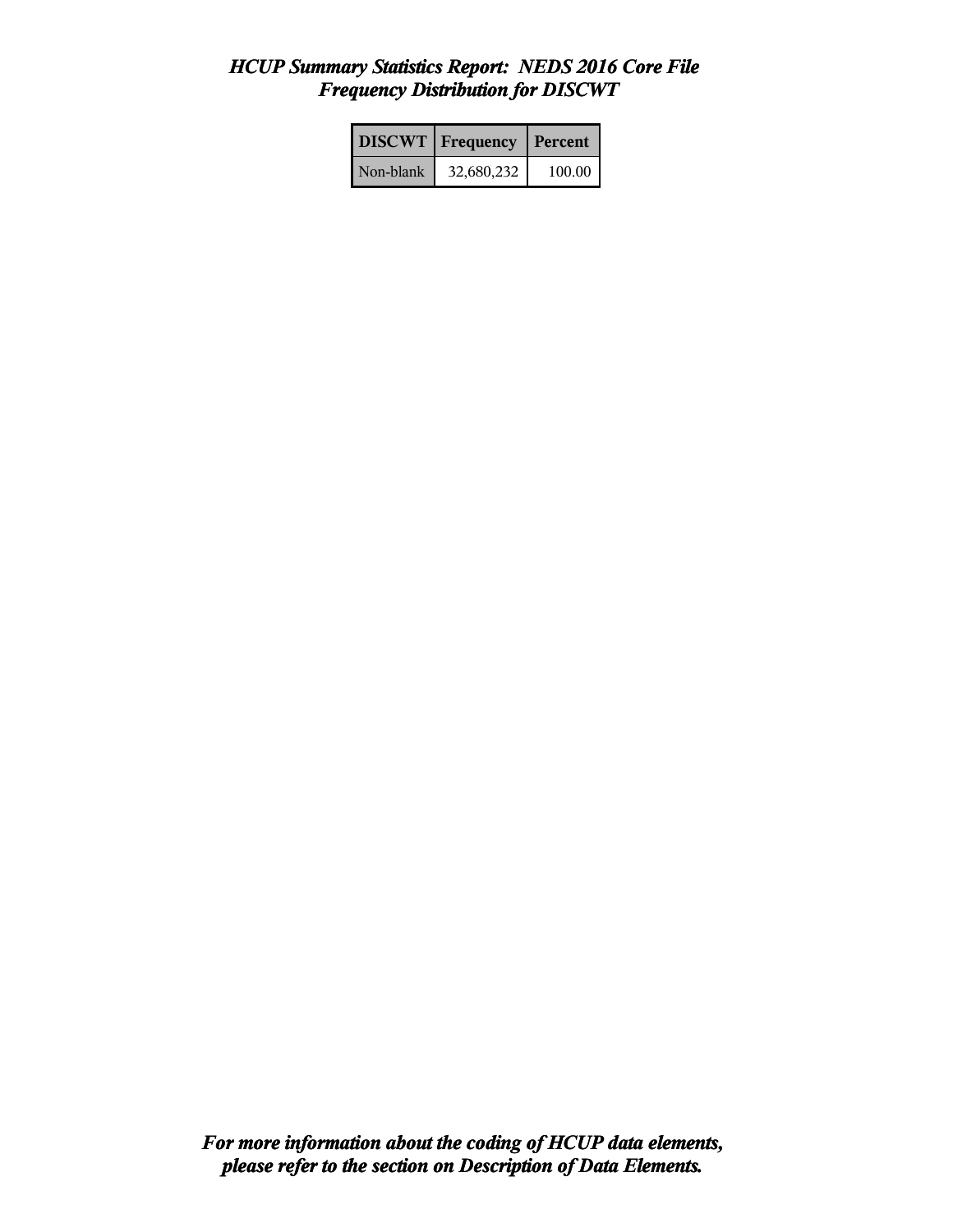| <b>DISP ED</b>                                         | Frequency  | Percent |
|--------------------------------------------------------|------------|---------|
| 1: Routine                                             | 26,801,615 | 82.01   |
| 2: Transfer: short-term hospital                       | 505,120    | 1.55    |
| 5: Transfer: other type of facility                    | 399,150    | 1.22    |
| 6: Home health care                                    | 61,196     | 0.19    |
| 7: Against medical advice                              | 466,047    | 1.43    |
| 9: Admitted as an inpatient to this hospital           | 4,352,064  | 13.32   |
| 20: Died in ED                                         | 44,778     | 0.14    |
| 98: Not admitted to this hospital, destination unknown | 50,102     | 0.15    |
| 99: Discharged alive, destination unknown              | 160        | 0.00    |

## *HCUP Summary Statistics Report: NEDS 2016 Core File Frequency Distribution for DISP\_ED*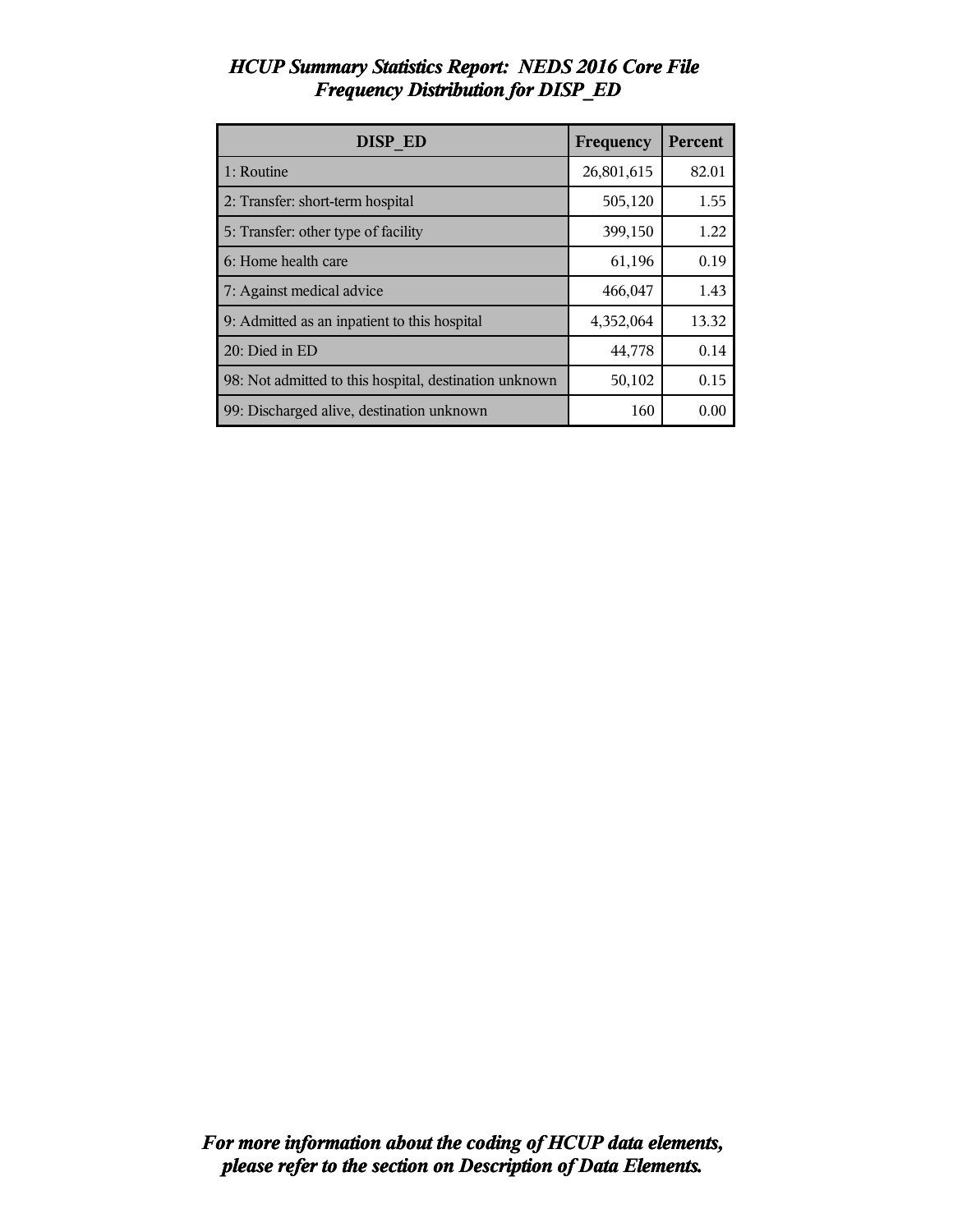| <b>DQTR</b>          | Frequency | Percent |
|----------------------|-----------|---------|
| $\therefore$ Missing | 21,222    | 0.06    |
| 1: First quarter     | 8,287,383 | 25.36   |
| 2: Second quarter    | 8,169,458 | 25.00   |
| 3: Third quarter     | 8,212,033 | 25.13   |
| 4: Fourth quarter    | 7,990,136 | 24.45   |

## *HCUP Summary Statistics Report: NEDS 2016 Core File Frequency Distribution for DQTR*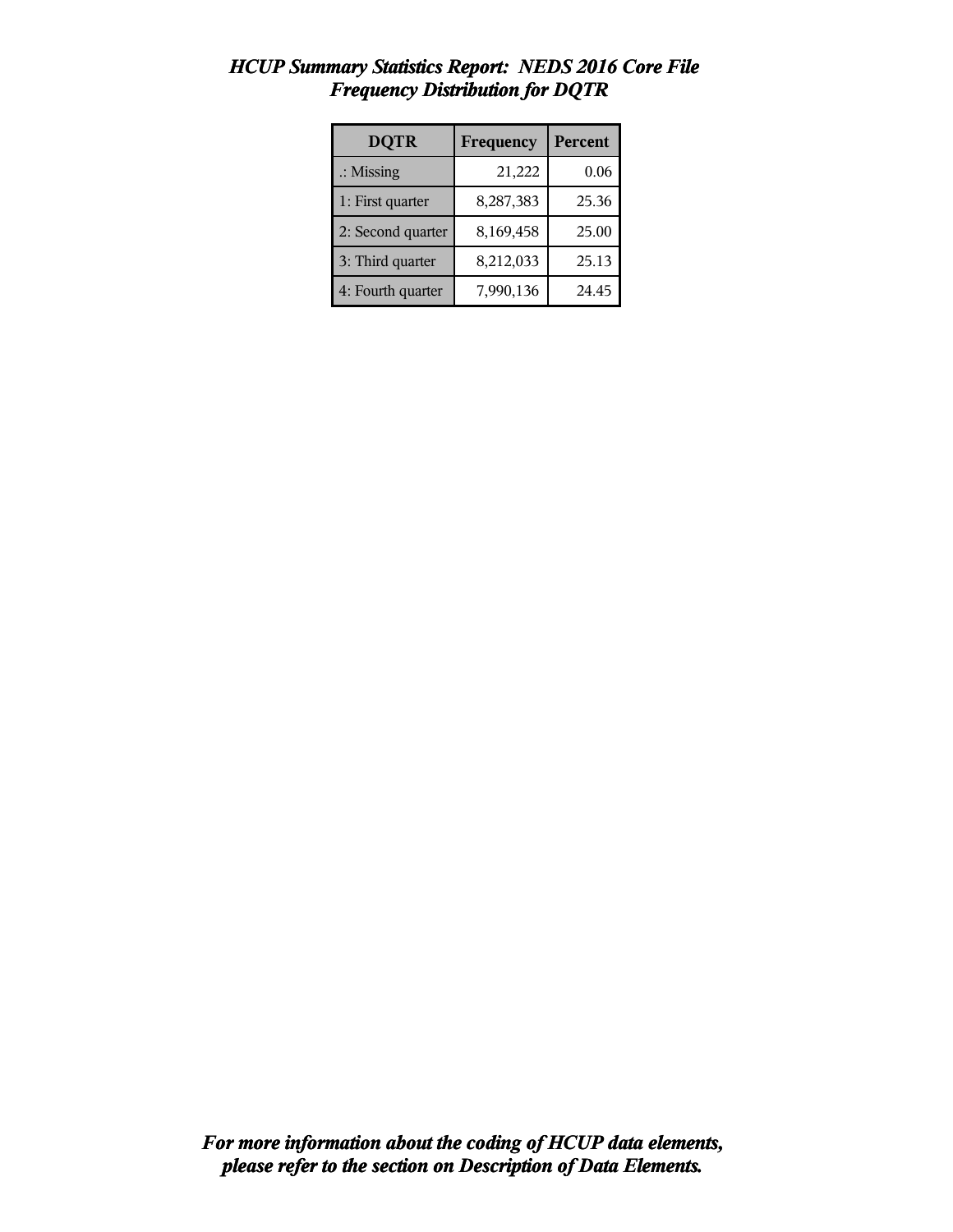#### *HCUP Summary Statistics Report: NEDS 2016 Core File Frequency Distribution for DXVER*

| <b>DXVER</b>            | <b>Frequency Percent</b> |        |
|-------------------------|--------------------------|--------|
| 10: ICD-10-CM diagnoses | 32,680,232               | 100.00 |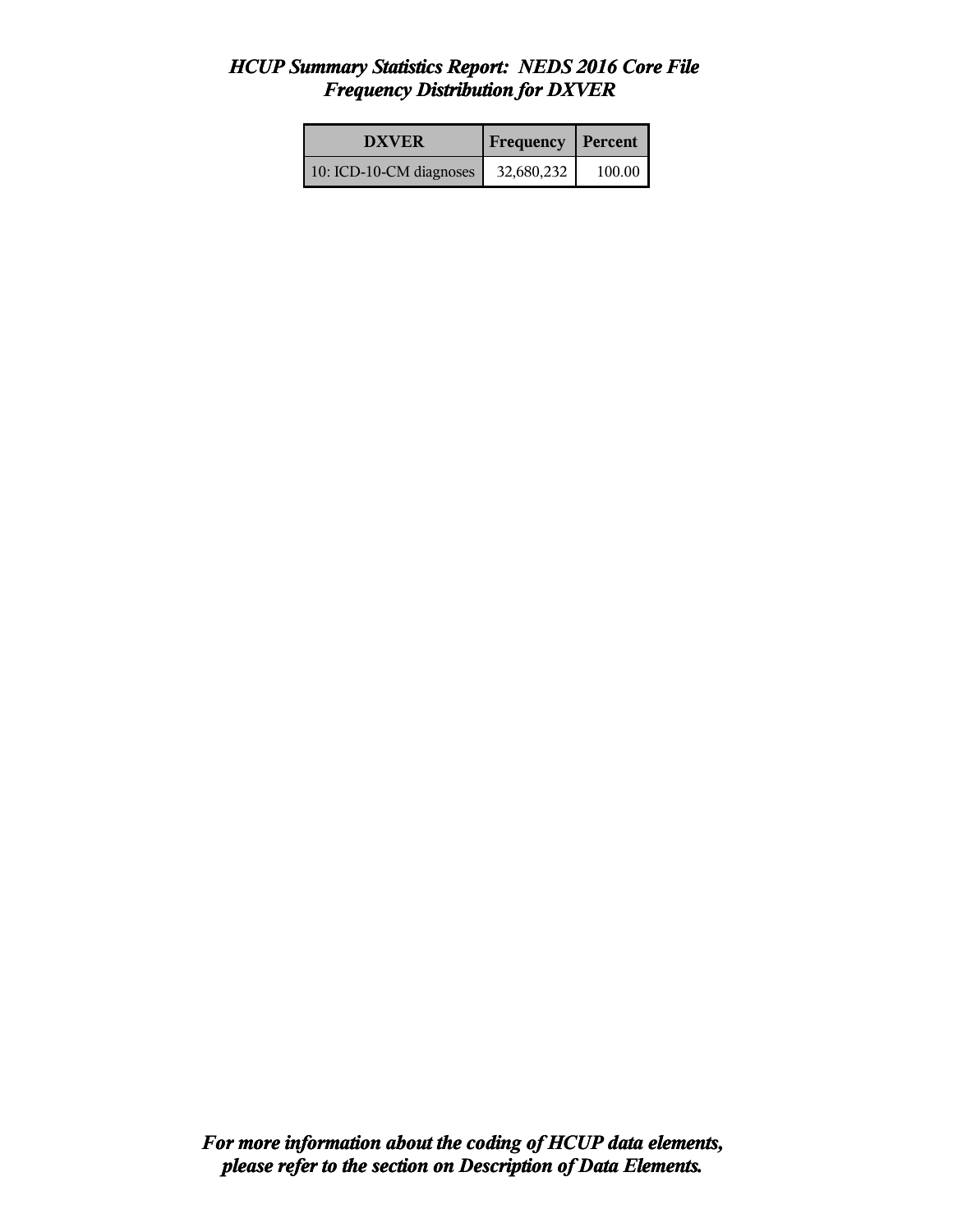#### *HCUP Summary Statistics Report: NEDS 2016 Core File Frequency Distribution for EDEVENT*

| <b>EDEVENT</b>                                                                           | Frequency  | <b>Percent</b> |
|------------------------------------------------------------------------------------------|------------|----------------|
| 1: ED visit in which the patient is treated and released                                 | 27,728,008 | 84.85          |
| 2: ED visit in which the patient is admitted to this same hospital                       | 4,352,064  | 13.32          |
| 3: ED visit in which the patient is transferred to another short-term hospital           | 505,120    | 1.55           |
| 9: ED visit in which the patient died in the ED                                          | 44,778     | 0.14           |
| 98: ED visit in which patient is not admitted to this same hospital, destination unknown | 50,102     | 0.15           |
| 99: ED visit in which the patient is discharged alive, destination unknown               | 160        | 0.00           |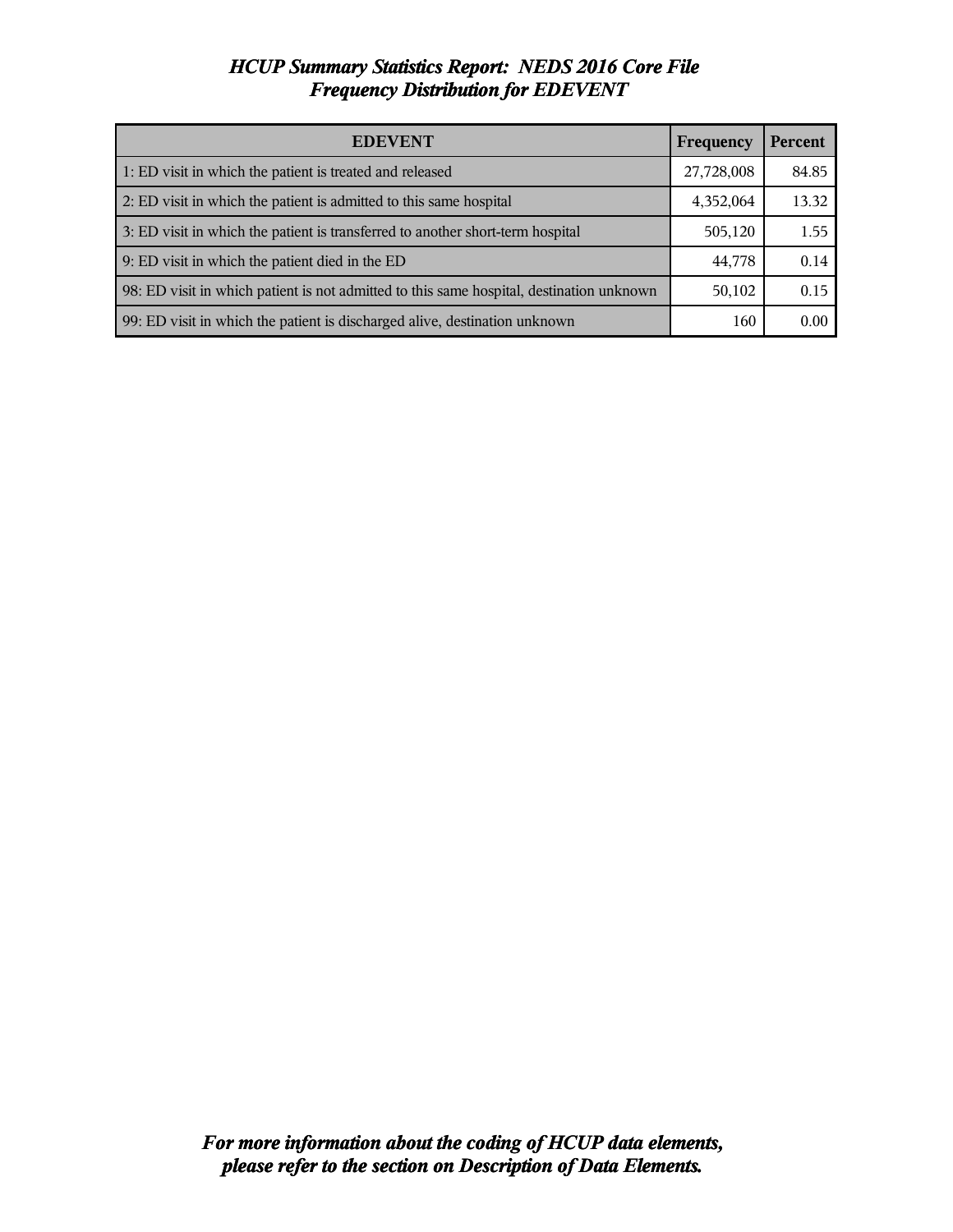| <b>FEMALE</b>        | Frequency  | <b>Percent</b> |
|----------------------|------------|----------------|
| $\therefore$ Missing | 1,199      | 0.00           |
| .A: Invalid          | $\leq 10$  | * **           |
| .C: Inconsistent     | 3,718      | 0.01           |
| 0: Male              | 14,530,221 | 44.46          |
| 1: Female            | 18,145,085 | 55.52          |

#### *HCUP Summary Statistics Report: NEDS 2016 Core File Frequency Distribution for FEMALE*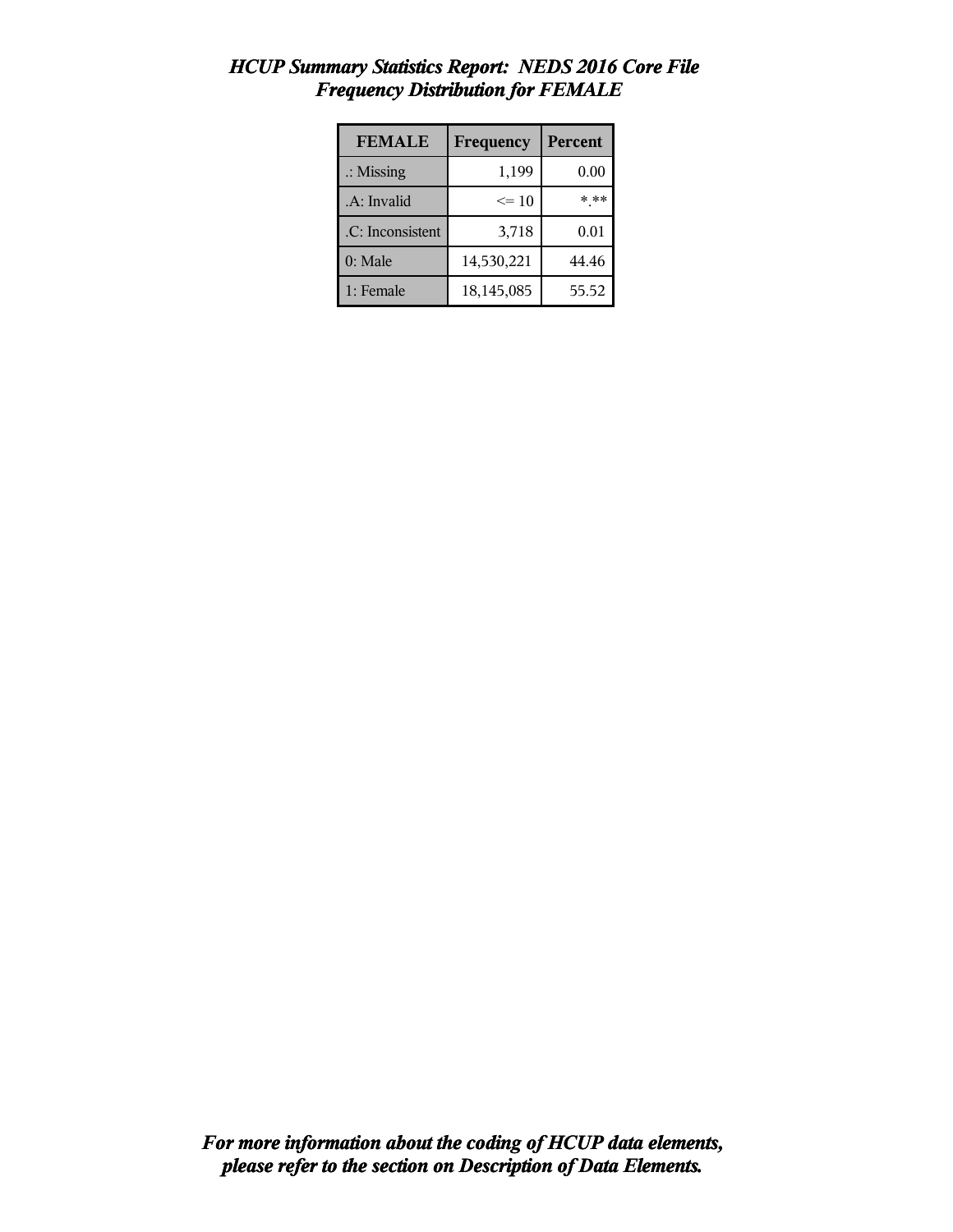#### *HCUP Summary Statistics Report: NEDS 2016 Core File Frequency Distribution for HCUPFILE*

| <b>HCUPFILE</b> | <b>Frequency</b> | Percent |
|-----------------|------------------|---------|
| <b>SEDD</b>     | 28,328,168       | 86.68   |
| I SID           | 4,352,064        | 13.32   |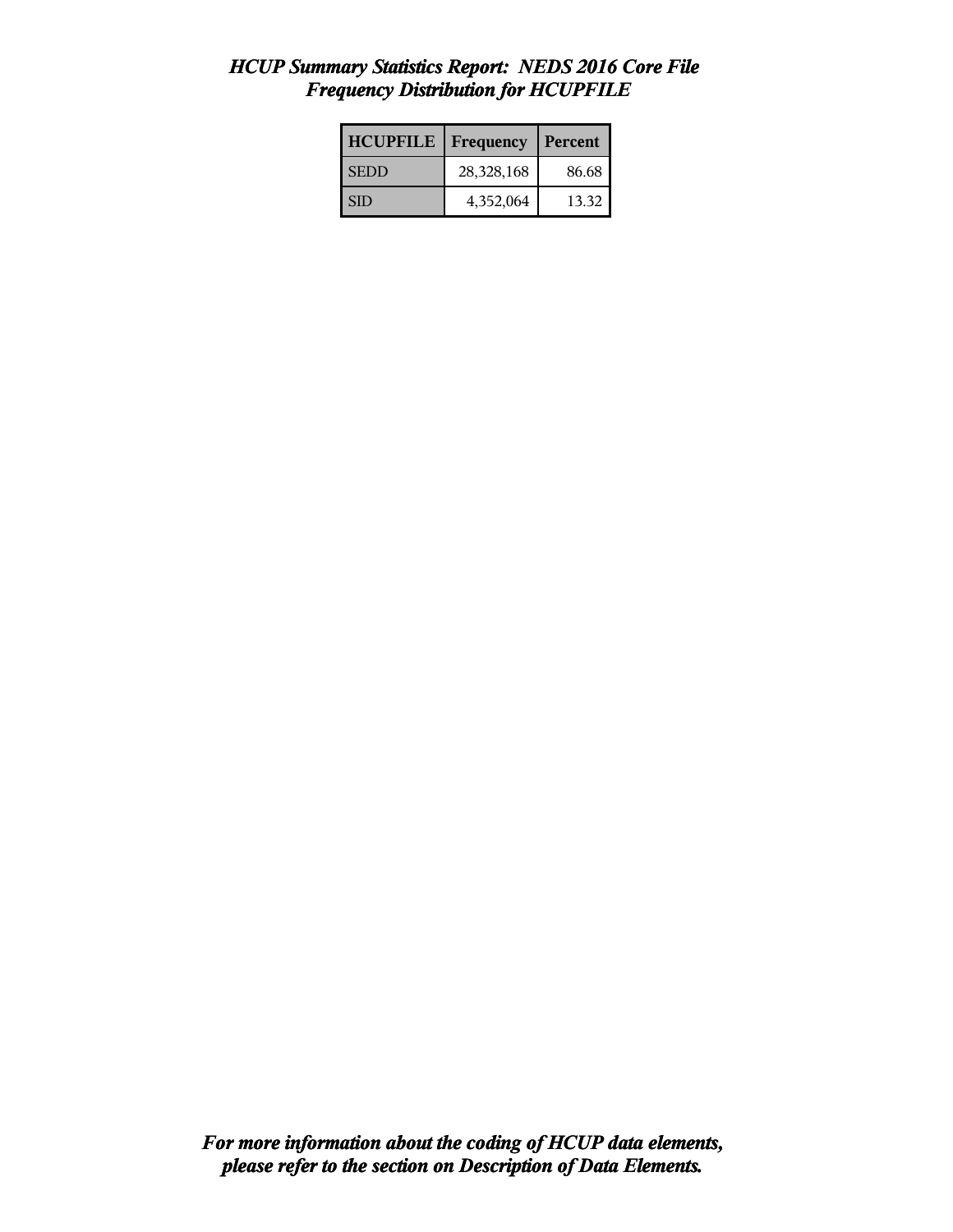| <b>I10 DX1</b>         | Frequency  | Percent |
|------------------------|------------|---------|
| <b>Blank</b>           | 8,439      | 0.03    |
| Valid DX               | 32,670,045 | 99.97   |
| Inconsistent DX (incn) | 277        | 0.00    |
| Invalid DX (invl)      | 1,471      | 0.00    |

## *HCUP Summary Statistics Report: NEDS 2016 Core File Frequency Distribution for I10\_DX1*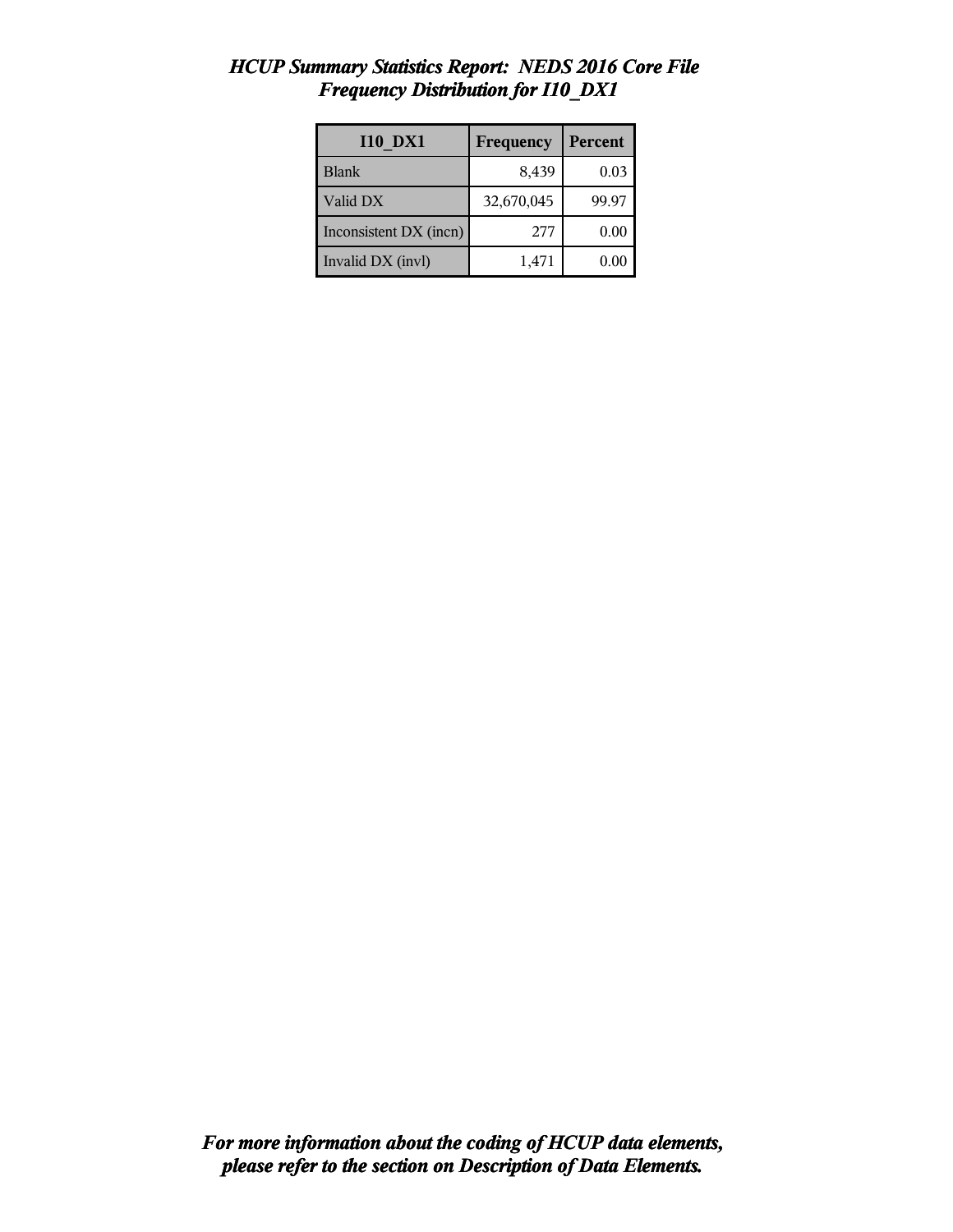| <b>I10 ECAUSE1</b> | Frequency  | Percent |
|--------------------|------------|---------|
| <b>Blank</b>       | 25,533,346 | 78.13   |
| Valid DX           | 7,132,482  | 21.83   |
| Invalid DX (invl)  | 14,404     | 0.04    |

### *HCUP Summary Statistics Report: NEDS 2016 Core File Frequency Distribution for I10\_ECAUSE1*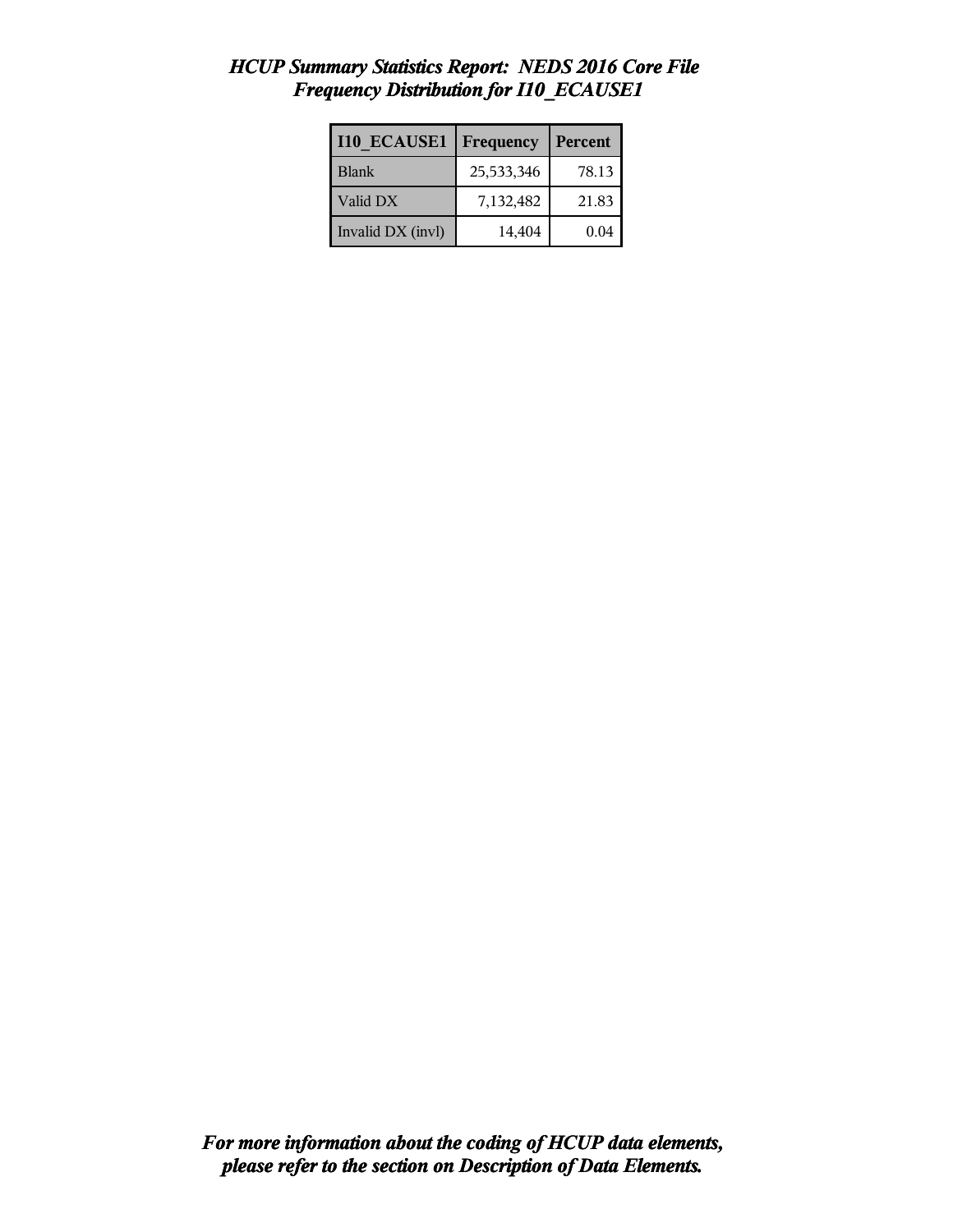## *HCUP Summary Statistics Report: NEDS 2016 Core File Frequency Distribution for I10\_NDX*

| <b>I10 NDX</b> | Frequency | Percent |
|----------------|-----------|---------|
| $\overline{0}$ | 6,469     | 0.02    |
| 1              | 8,059,721 | 24.66   |
| $\overline{c}$ | 6,666,127 | 20.40   |
| 3              | 4,534,994 | 13.88   |
| 4              | 3,041,864 | 9.31    |
| 5              | 2,100,747 | 6.43    |
| 6              | 1,507,713 | 4.61    |
| 7              | 1,124,310 | 3.44    |
| 8              | 868,689   | 2.66    |
| 9              | 704,891   | 2.16    |
| 10             | 638,025   | 1.95    |
| 11             | 466,956   | 1.43    |
| 12             | 397,520   | 1.22    |
| 13             | 356,847   | 1.09    |
| 14             | 299,935   | 0.92    |
| 15             | 318,825   | 0.98    |
| 16             | 230,270   | 0.70    |
| 17             | 195,724   | 0.60    |
| 18             | 224,886   | 0.69    |
| 19             | 143,430   | 0.44    |
| 20             | 128,102   | 0.39    |
| 21             | 101,706   | 0.31    |
| 22             | 87,216    | 0.27    |
| 23             | 75,609    | 0.23    |
| 24             | 71,488    | 0.22    |
| 25             | 218,246   | 0.67    |
| 26             | 16,613    | 0.05    |
| 27             | 14,084    | 0.04    |
| 28             | 12,421    | 0.04    |
| 29             | 18,203    | 0.06    |
| 30             | 48,601    | 0.15    |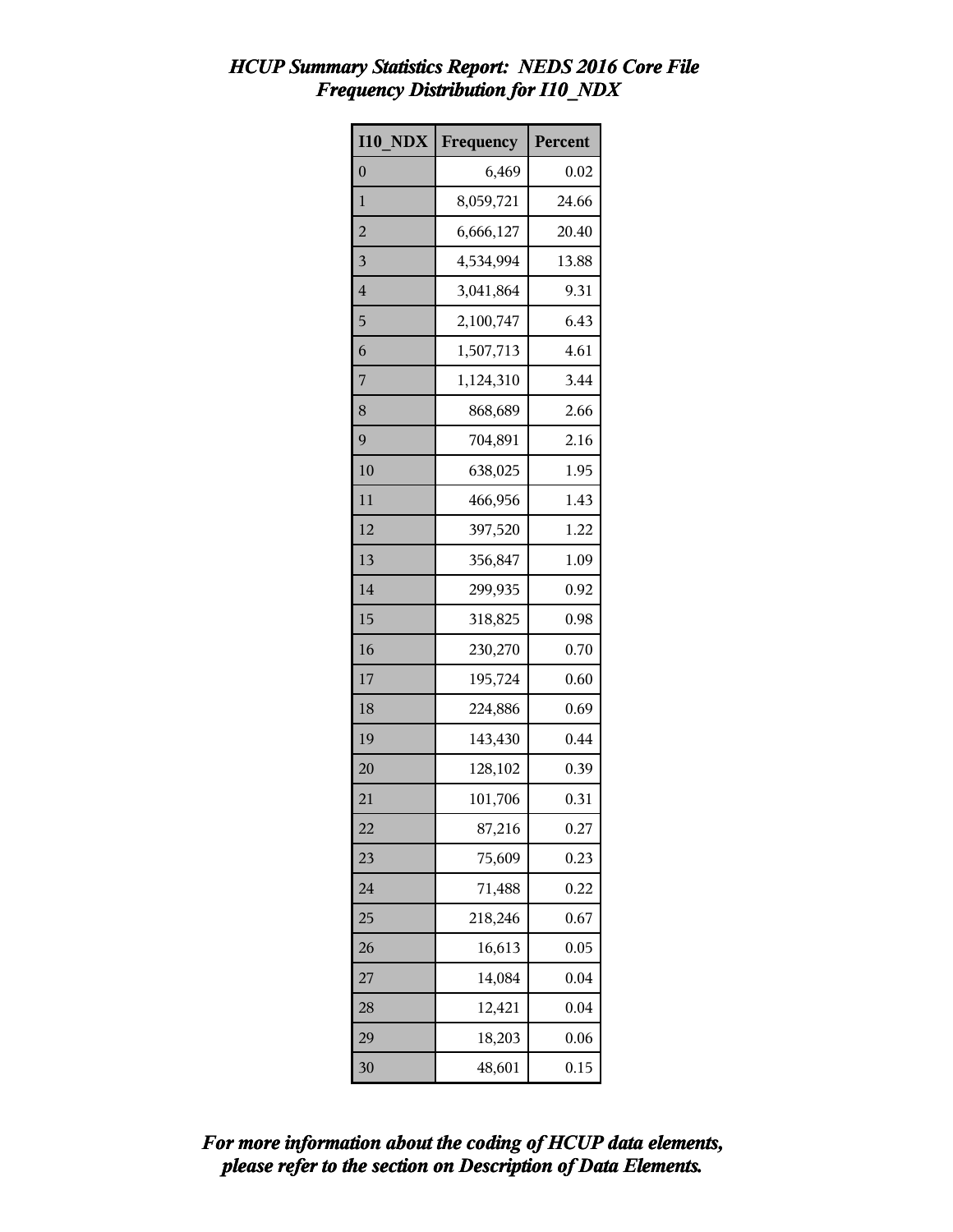| <b>I10 NECAUSE</b> | Frequency  | Percent |
|--------------------|------------|---------|
|                    | 25,533,346 | 78.13   |
|                    | 3,275,304  | 10.02   |
| $\mathcal{D}$      | 2,263,930  | 6.93    |
| $\mathbf{R}$       | 995,815    | 3.05    |
|                    | 611,837    | 1.87    |

## *HCUP Summary Statistics Report: NEDS 2016 Core File Frequency Distribution for I10\_NECAUSE*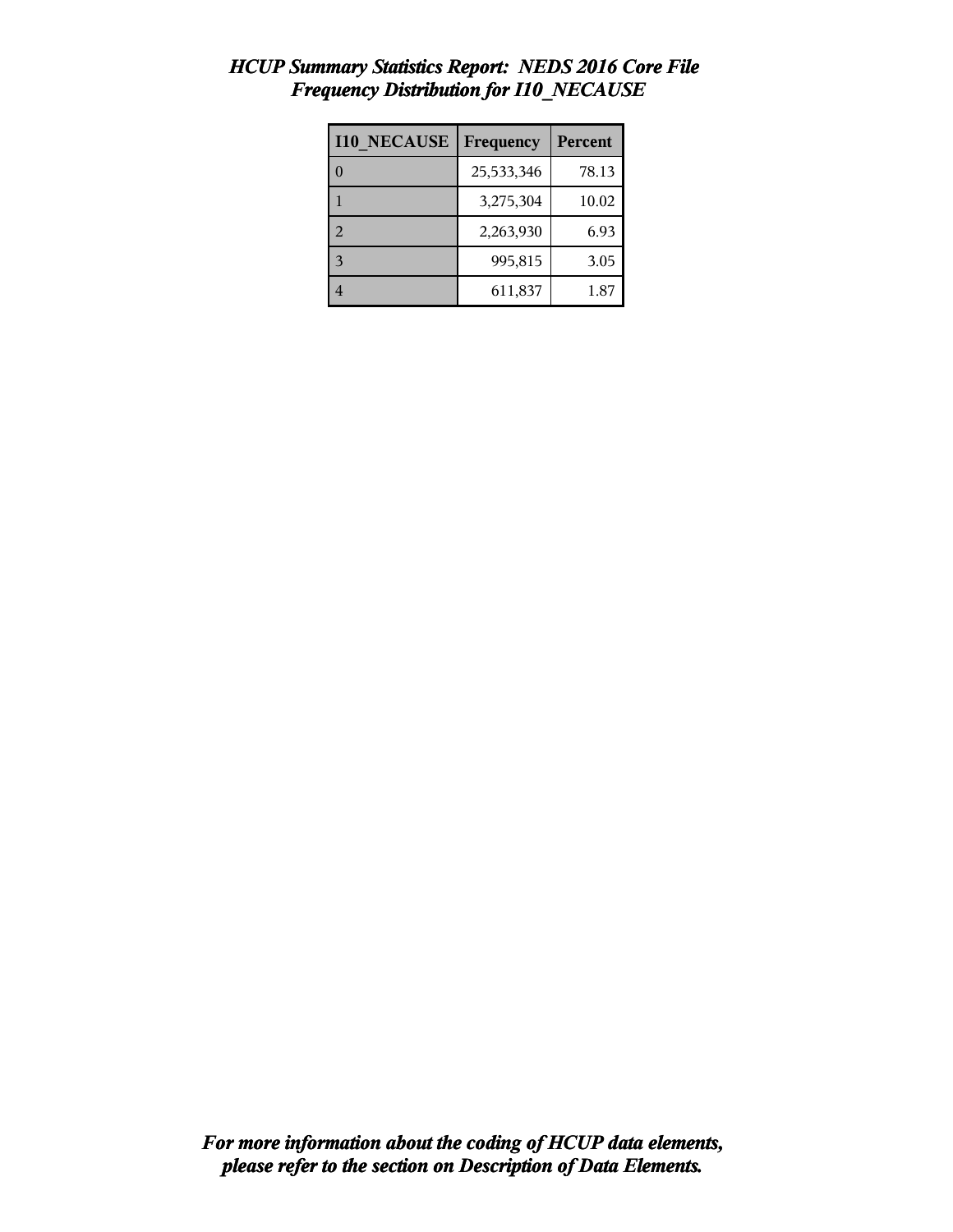| PAY1                 | Frequency  | <b>Percent</b> |
|----------------------|------------|----------------|
| $\therefore$ Missing | 34,509     | 0.11           |
| .A: Invalid          | 1,960      | 0.01           |
| 1: Medicare          | 7,476,030  | 22.88          |
| 2: Medicaid          | 10,561,154 | 32.32          |
| 3: Private insurance | 9,356,269  | 28.63          |
| 4: Self-pay          | 3,766,087  | 11.52          |
| 5: No charge         | 133,350    | 0.41           |
| 6: Other             | 1,350,873  | 4.13           |

## *HCUP Summary Statistics Report: NEDS 2016 Core File Frequency Distribution for PAY1*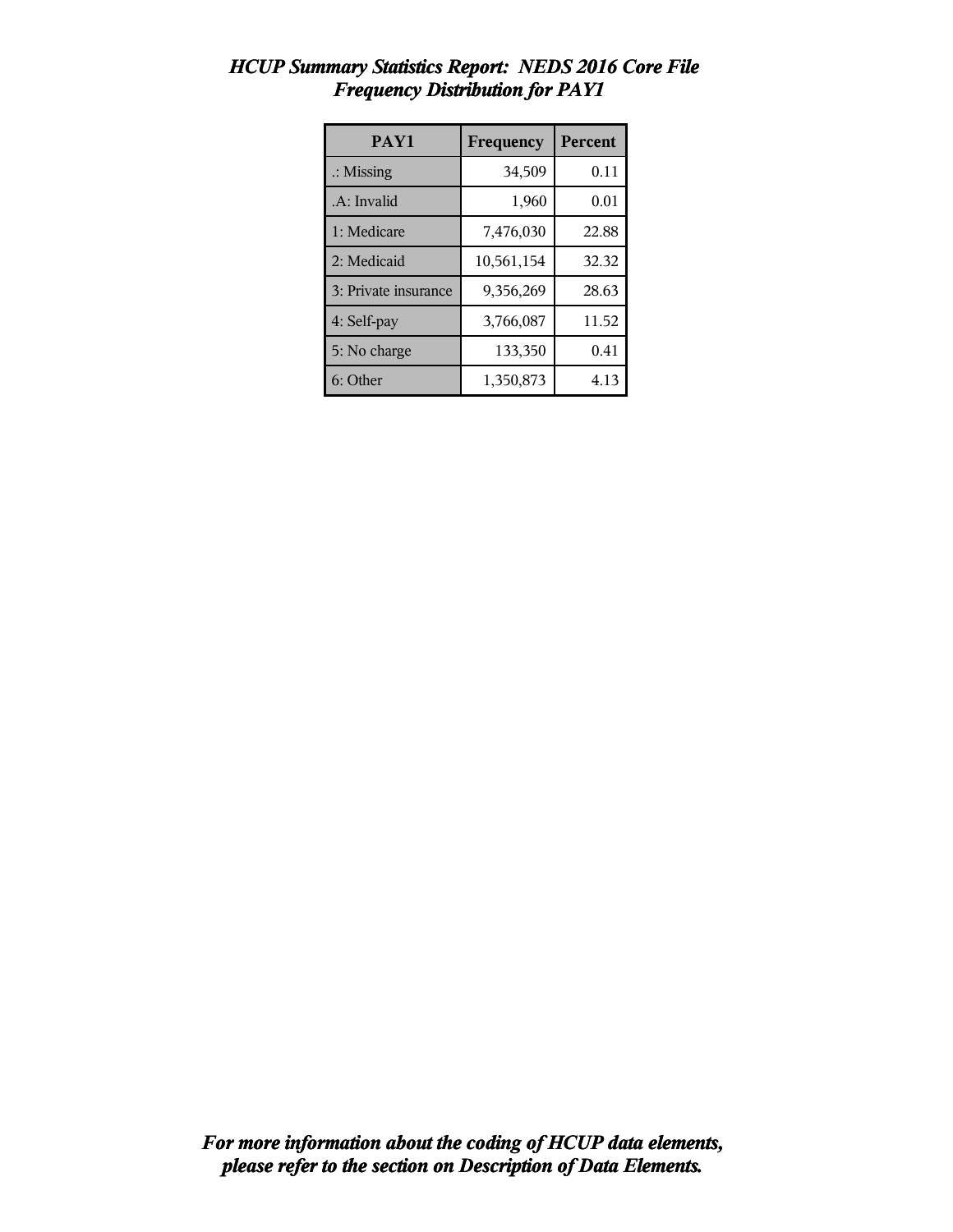| PAY <sub>2</sub>     | Frequency  | <b>Percent</b> |
|----------------------|------------|----------------|
| $\therefore$ Missing | 24,372,032 | 74.58          |
| .A: Invalid          | 294,510    | 0.90           |
| 1: Medicare          | 836,795    | 2.56           |
| 2: Medicaid          | 2,086,257  | 6.38           |
| 3: Private insurance | 3,057,773  | 9.36           |
| 4: Self-pay          | 1,585,532  | 4.85           |
| 5: No charge         | 28,578     | 0.09           |
| 6: Other             | 418,755    | 1.28           |

## *HCUP Summary Statistics Report: NEDS 2016 Core File Frequency Distribution for PAY2*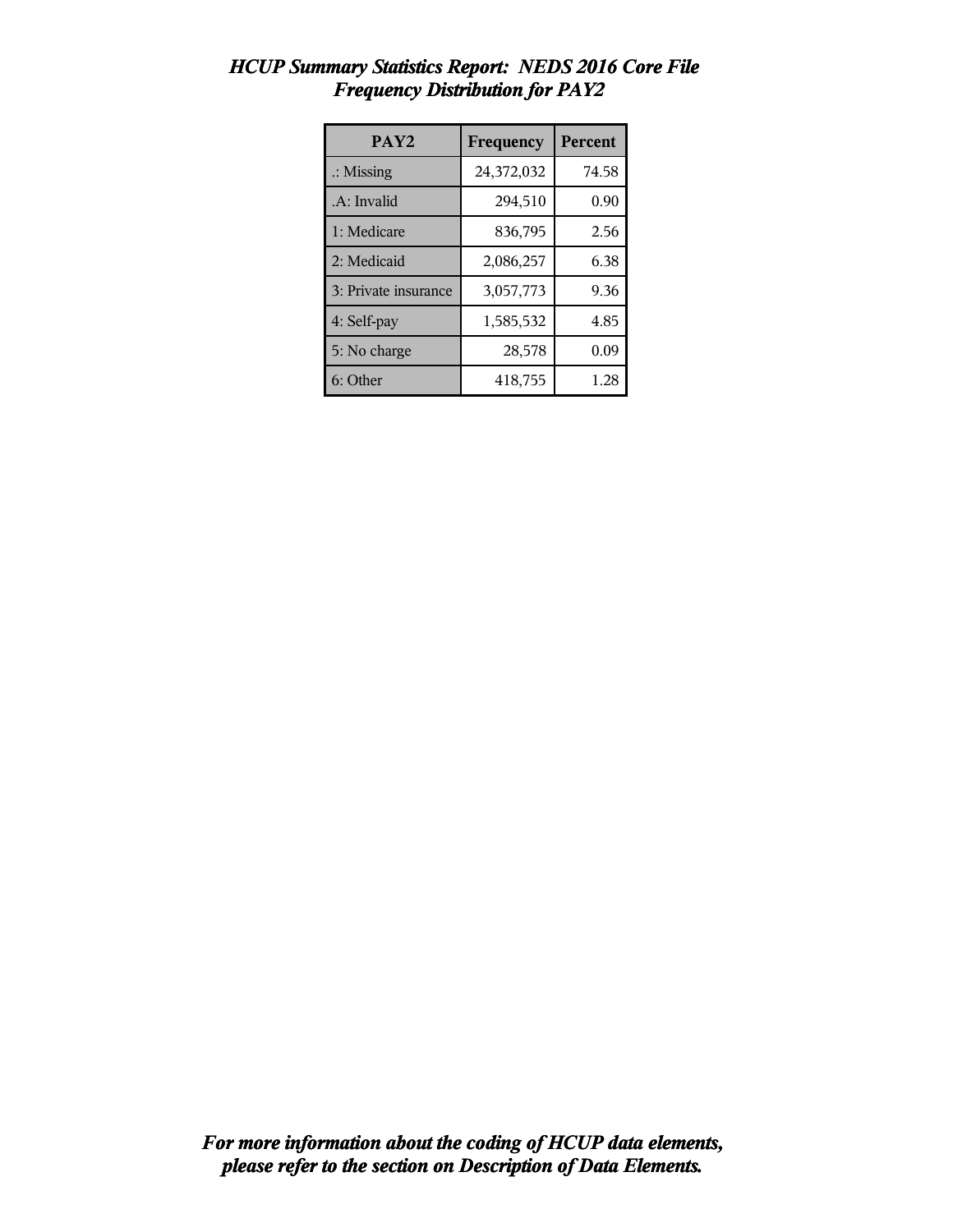| <b>TOTCHG ED</b>     | Frequency  | Percent |
|----------------------|------------|---------|
| $\therefore$ Missing | 4,685,292  | 14.34   |
| .A: Invalid          | $\leq 10$  | * **    |
| .C: Inconsistent     | 64,220     | 0.20    |
| \$100-\$1,000        | 6,612,265  | 20.23   |
| $$1,001 - $5,000$    | 16,140,723 | 49.39   |
| \$5,001-\$10,000     | 3,309,011  | 10.13   |
| \$10,001-\$50,000    | 1,829,274  | 5.60    |
| \$50,001-\$75,000    | 30,185     | 0.09    |
| Over \$75,000        | 9,261      | 0.03    |

## *HCUP Summary Statistics Report: NEDS 2016 Core File Frequency Distribution for TOTCHG\_ED*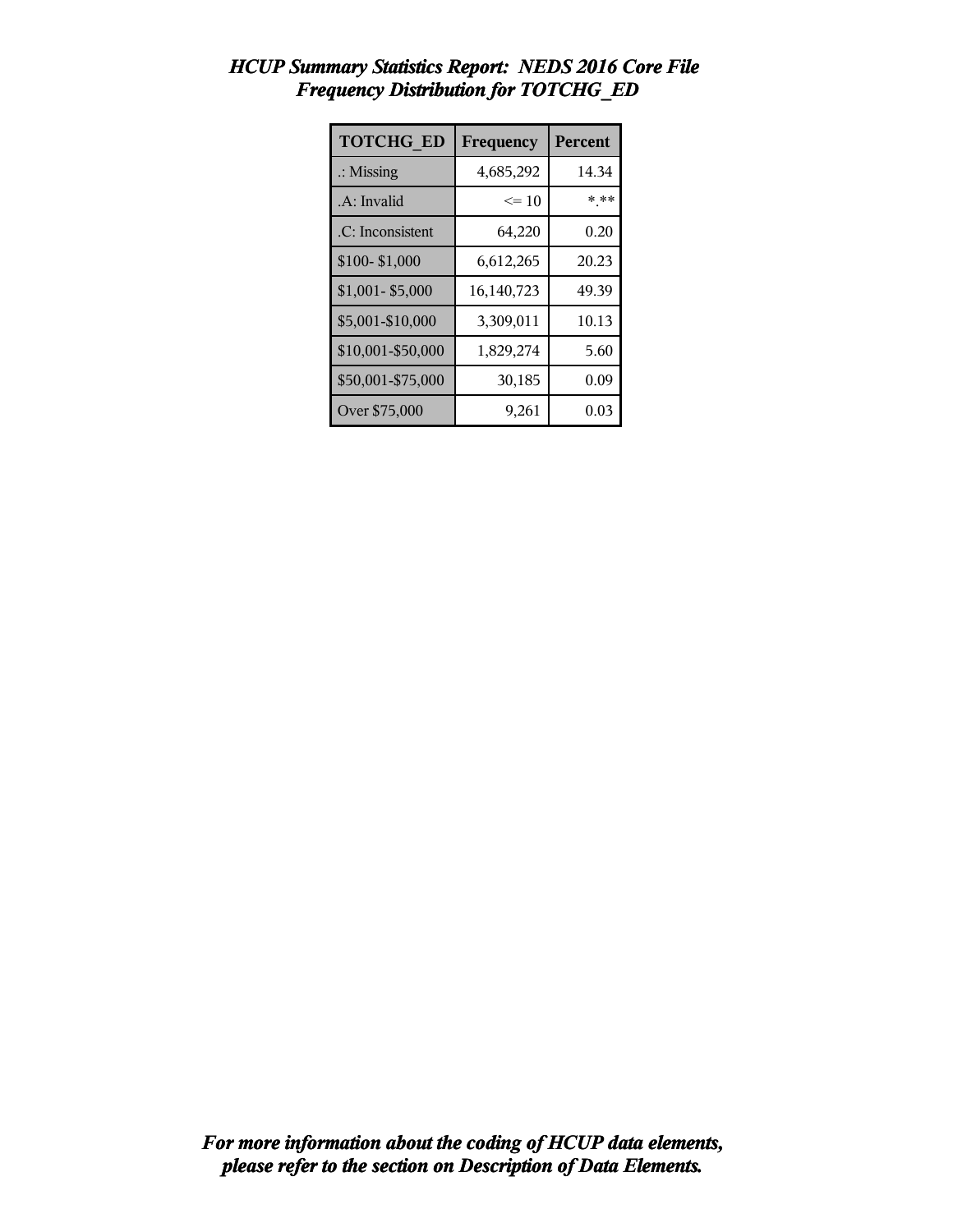## *HCUP Summary Statistics Report: NEDS 2016 Core File Frequency Distribution for YEAR*

|      | <b>YEAR</b> Frequency | <b>Percent</b> |
|------|-----------------------|----------------|
| 2016 | 32,680,232            | 100.00         |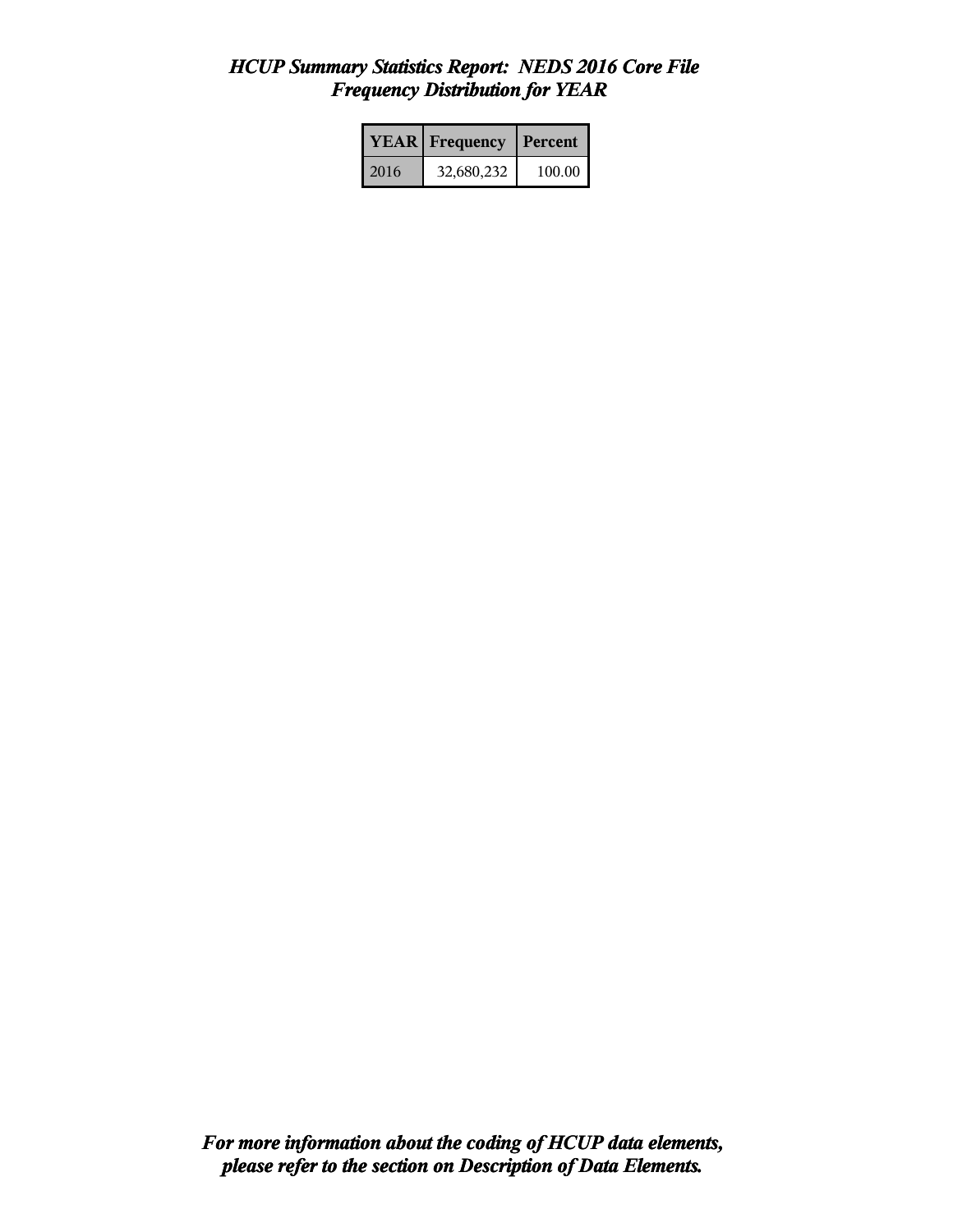| ZIPINC QRTL          | Frequency  | Percent |
|----------------------|------------|---------|
| $\therefore$ Missing | 572,320    | 1.75    |
| .A: Invalid          | 2,824      | 0.01    |
| 1: First quartile    | 11,260,811 | 34.46   |
| 2: Second quartile   | 8,506,390  | 26.03   |
| 3: Third quartile    | 6,800,918  | 20.81   |
| 4: Fourth quartile   | 5,536,969  | 16.94   |

## *HCUP Summary Statistics Report: NEDS 2016 Core File Frequency Distribution for ZIPINC\_QRTL*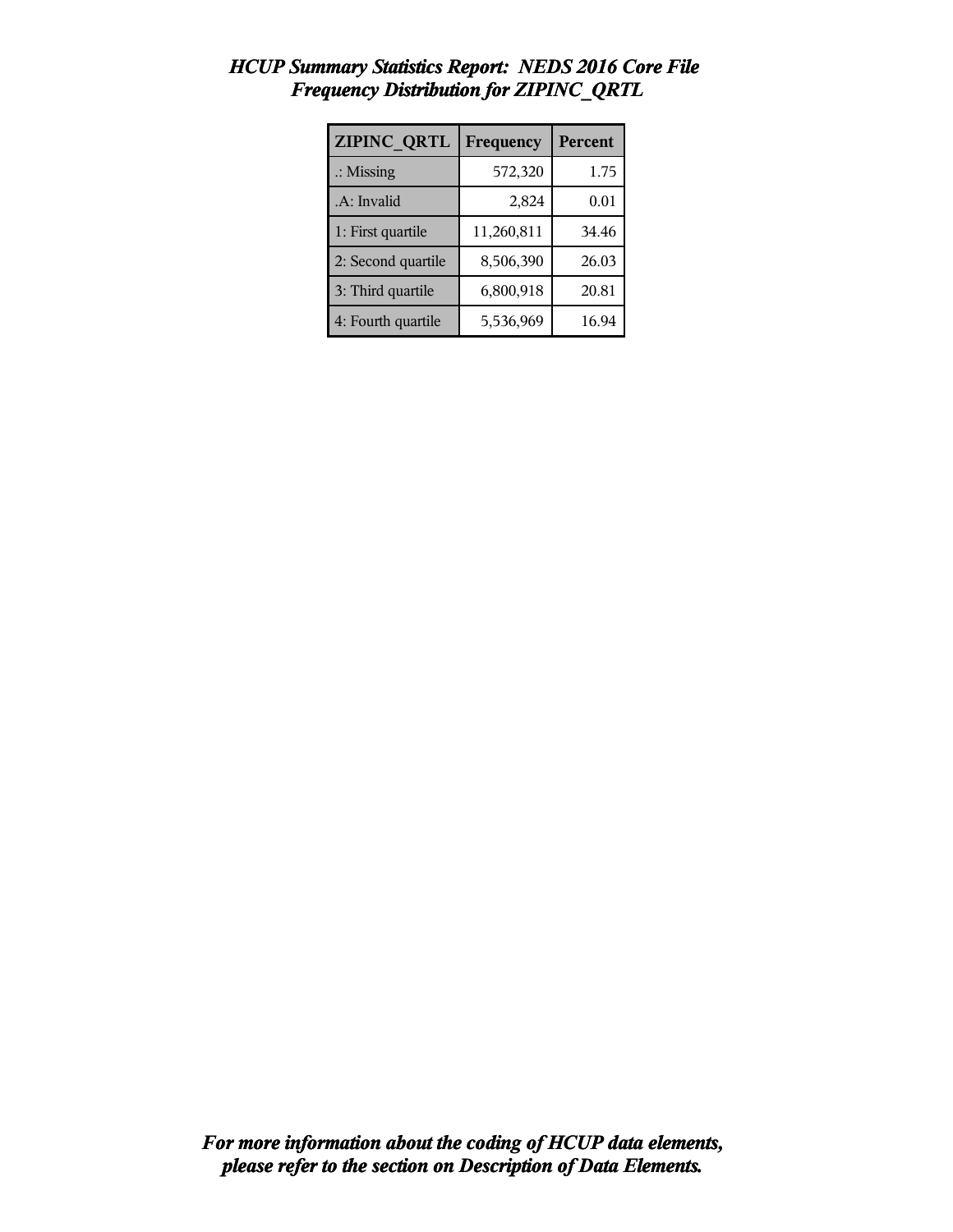| <b>Moments</b>         |            |                         |            |  |  |
|------------------------|------------|-------------------------|------------|--|--|
| N                      | 32680232   | <b>Sum Weights</b>      | 32680232   |  |  |
| Mean                   | 4.43212098 | <b>Sum Observations</b> | 144842742  |  |  |
| <b>Std Deviation</b>   | 0.90689026 | Variance                | 0.82244994 |  |  |
| <b>Skewness</b>        | 0.30771583 | <b>Kurtosis</b>         | 6.57125856 |  |  |
| <b>Uncorrected SS</b>  | 668838410  | <b>Corrected SS</b>     | 26877854.1 |  |  |
| <b>Coeff Variation</b> | 20.4617668 | <b>Std Error Mean</b>   | 0.00015864 |  |  |

#### *Variable: DISCWT (Weight to ED Visits in AHA universe)*

| <b>Basic Statistical Measures</b> |          |                            |          |  |
|-----------------------------------|----------|----------------------------|----------|--|
| Location                          |          | <b>Variability</b>         |          |  |
| Mean                              | 4.432121 | <b>Std Deviation</b>       | 0.90689  |  |
| <b>Median</b>                     | 4.484848 | <b>Variance</b>            | 0.82245  |  |
| Mode                              | 3.832430 | Range                      | 13.49650 |  |
|                                   |          | <b>Interquartile Range</b> | 1.06017  |  |

| Tests for Location: Mu0=0 |   |                  |               |         |  |  |
|---------------------------|---|------------------|---------------|---------|--|--|
| <b>Test</b>               |   | <b>Statistic</b> | p Value       |         |  |  |
| Student's t               |   | 27938.27         | Pr >  t       | < 0001  |  |  |
| <b>Sign</b>               | M | 16340116         | $Pr \geq  M $ | < 0001  |  |  |
| <b>Signed Rank</b>        | S | 2.67E14          | $Pr \geq  S $ | < 0.001 |  |  |

| <b>Quantiles (Definition 5)</b> |          |  |  |
|---------------------------------|----------|--|--|
| Level                           | Quantile |  |  |
| 100% Max                        | 14.50658 |  |  |
| 99%                             | 6.54834  |  |  |
| 95%                             | 5.96366  |  |  |
| 90%                             | 5.35270  |  |  |
| 75% Q3                          | 4.89260  |  |  |
| 50% Median                      | 4.48485  |  |  |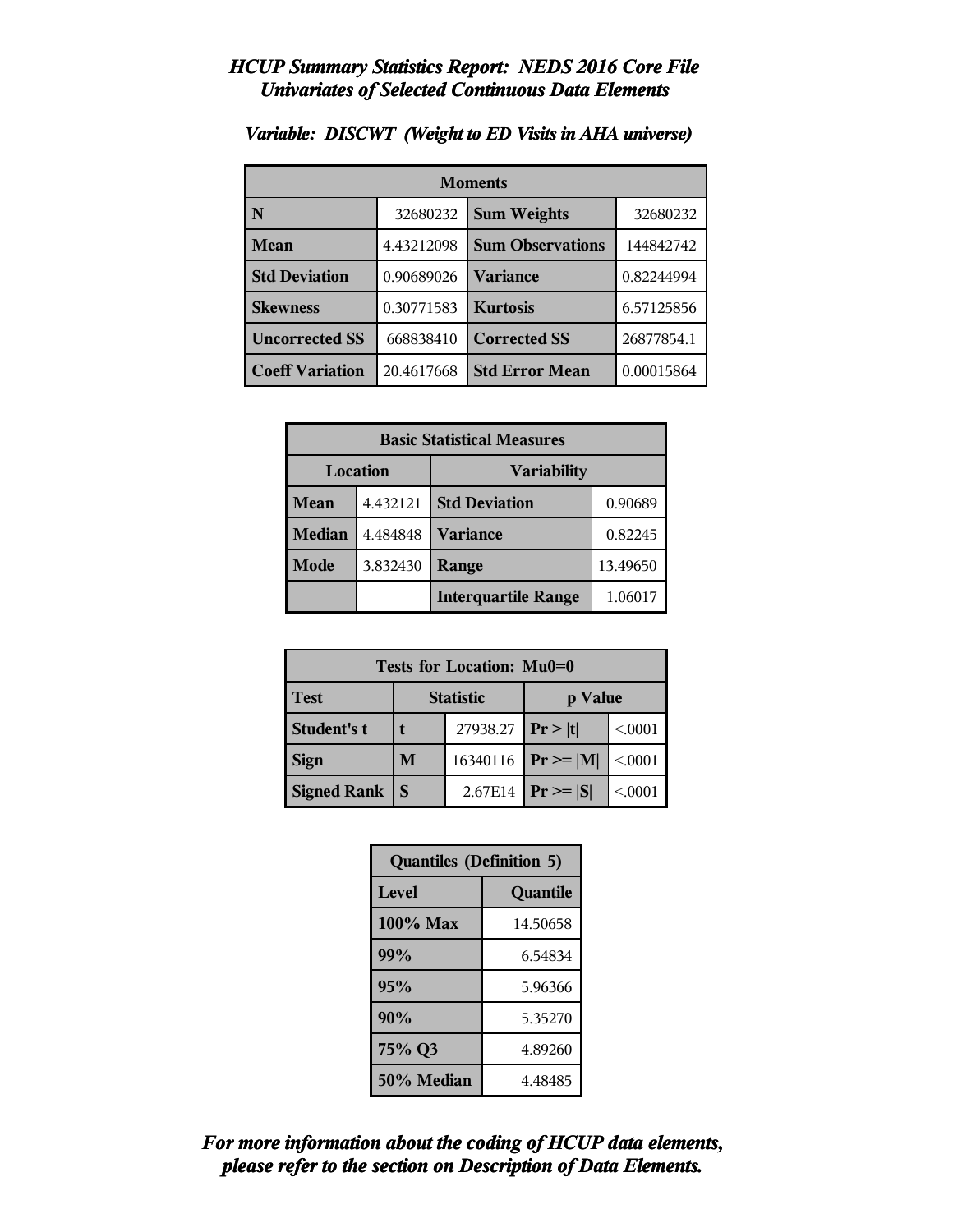| <b>Quantiles (Definition 5)</b> |          |  |
|---------------------------------|----------|--|
| Level                           | Quantile |  |
| 25% Q1                          | 3.83243  |  |
| 10%                             | 3.38616  |  |
| 5%                              | 3.02279  |  |
| 1%                              | 1.96595  |  |
| 0% Min                          | 1.01008  |  |

*Variable: DISCWT (Weight to ED Visits in AHA universe)*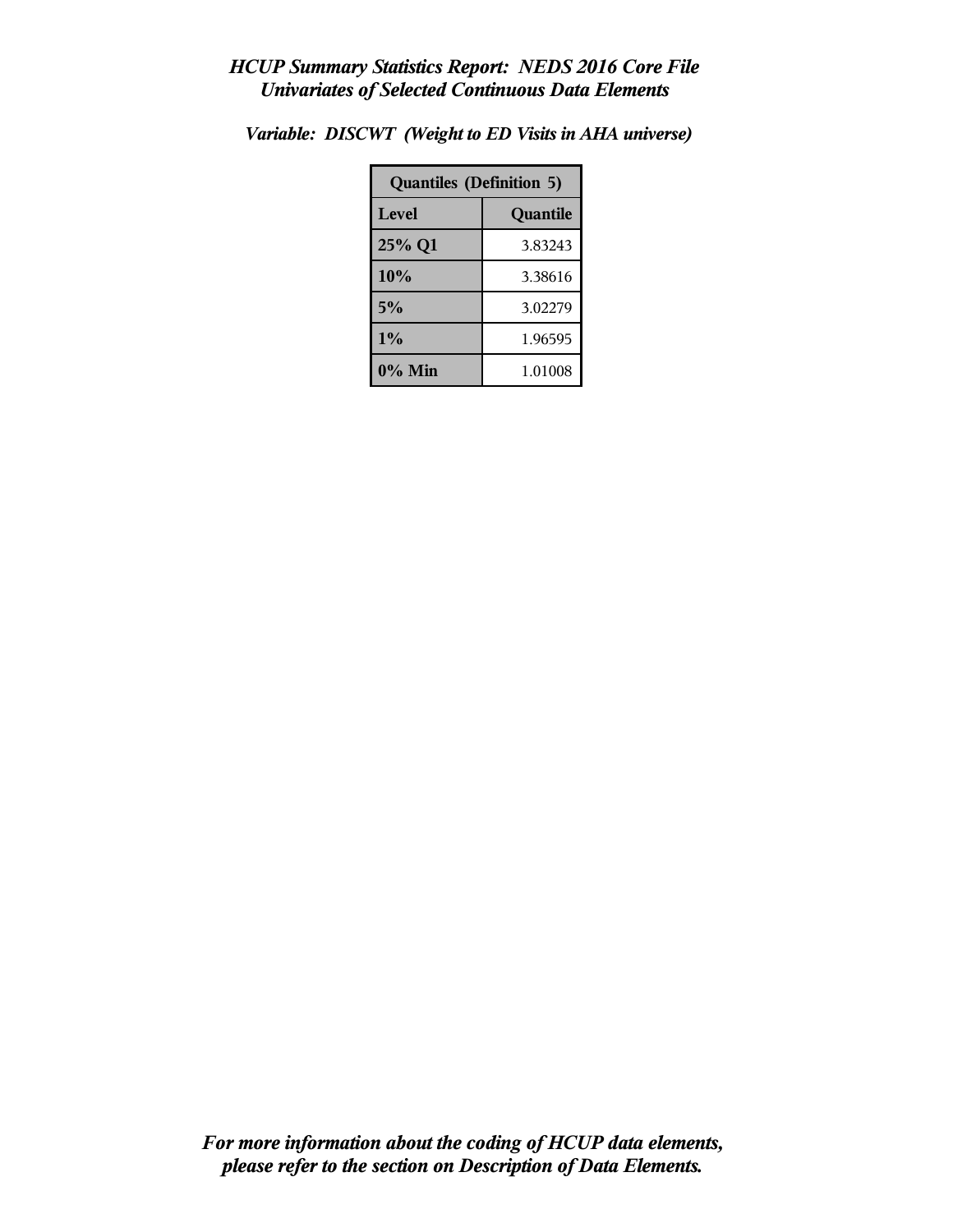| <b>Moments</b>         |            |                         |              |  |  |
|------------------------|------------|-------------------------|--------------|--|--|
| N                      | 32677936   | <b>Sum Weights</b>      | 32677936     |  |  |
| Mean                   | 39.8679655 | <b>Sum Observations</b> | 1302802826   |  |  |
| <b>Std Deviation</b>   | 24.434777  | <b>Variance</b>         | 597.058329   |  |  |
| <b>Skewness</b>        | 0.20310392 | <b>Kurtosis</b>         | $-0.8979735$ |  |  |
| <b>Uncorrected SS</b>  | 7.14507E10 | <b>Corrected SS</b>     | 1.95106E10   |  |  |
| <b>Coeff Variation</b> | 61.2892499 | <b>Std Error Mean</b>   | 0.00427446   |  |  |

#### *Variable: AGE (Age in years at admission)*

| <b>Basic Statistical Measures</b> |          |                            |           |  |
|-----------------------------------|----------|----------------------------|-----------|--|
| Location                          |          | <b>Variability</b>         |           |  |
| <b>Mean</b>                       | 39.86797 | <b>Std Deviation</b>       | 24.43478  |  |
| <b>Median</b>                     | 37.00000 | <b>Variance</b>            | 597.05833 |  |
| <b>Mode</b>                       | 0.00000  | <b>Range</b>               | 90.00000  |  |
|                                   |          | <b>Interquartile Range</b> | 37.00000  |  |

| Tests for Location: Mu0=0 |   |                  |                |         |  |
|---------------------------|---|------------------|----------------|---------|--|
| <b>Test</b>               |   | <b>Statistic</b> | p Value        |         |  |
| Student's t               |   | 9327.022         | Pr >  t        | < 0001  |  |
| <b>Sign</b>               | M | 15943828         | $Pr \ge =  M $ | < 0001  |  |
| <b>Signed Rank</b>        | S | 2.542E14         | $Pr \geq  S $  | < 0.001 |  |

| <b>Quantiles (Definition 5)</b> |          |  |
|---------------------------------|----------|--|
| Level                           | Quantile |  |
| 100% Max                        | 90       |  |
| 99%                             | 90       |  |
| 95%                             | 83       |  |
| 90%                             | 75       |  |
| 75% Q3                          | 58       |  |
| 50% Median                      | 37       |  |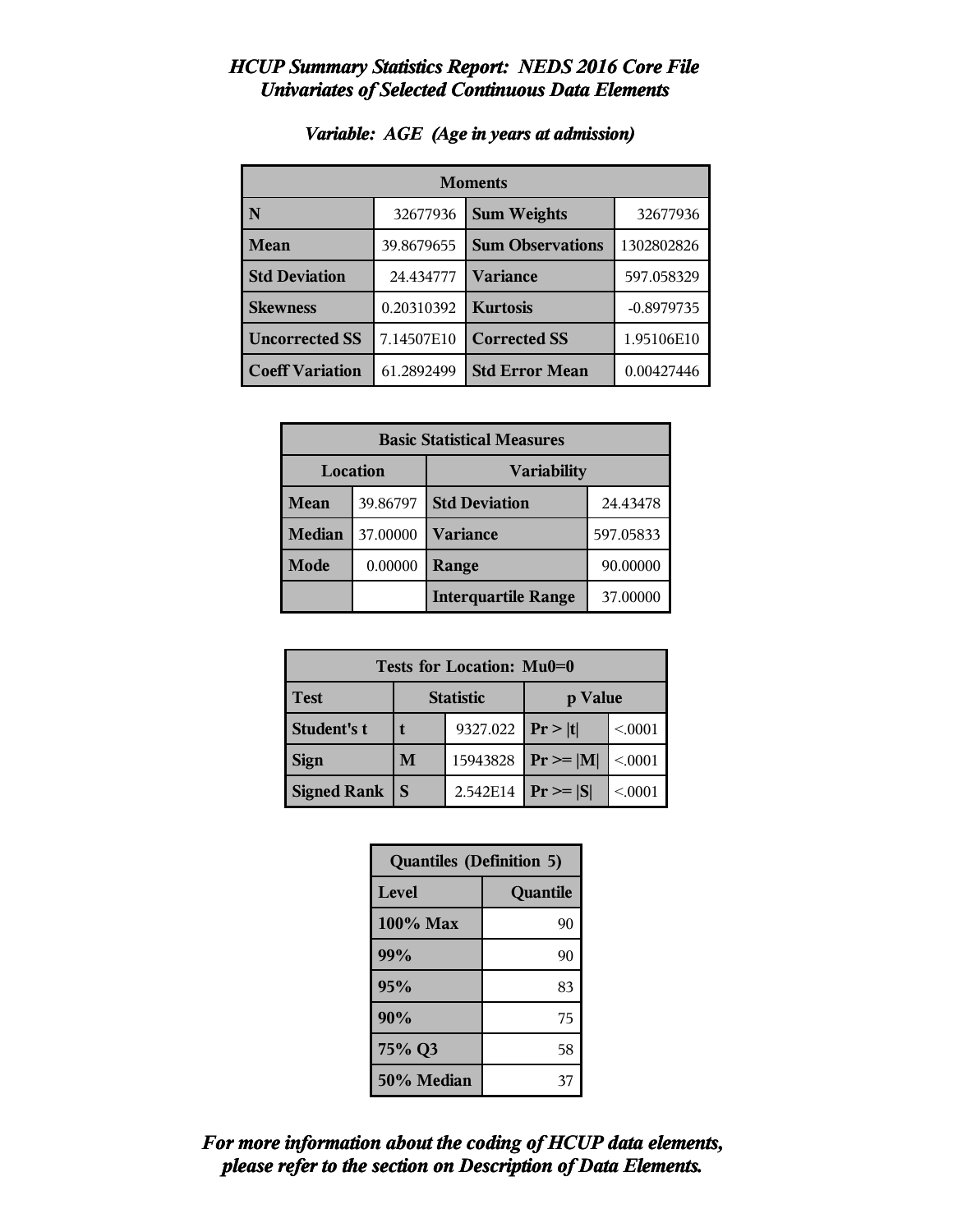| <b>Quantiles (Definition 5)</b> |          |  |
|---------------------------------|----------|--|
| Level                           | Quantile |  |
| 25% Q1                          | 21       |  |
| 10%                             | 6        |  |
| 5%                              | 2        |  |
| $1\%$                           | ſ        |  |
| 0% Min                          |          |  |

| Variable: AGE (Age in years at admission) |  |  |  |  |  |  |
|-------------------------------------------|--|--|--|--|--|--|
|-------------------------------------------|--|--|--|--|--|--|

| <b>Missing Values</b>          |       |                |                       |  |  |
|--------------------------------|-------|----------------|-----------------------|--|--|
|                                |       |                | <b>Percent Of</b>     |  |  |
| <b>Missing</b><br><b>Value</b> | Count | <b>All Obs</b> | <b>Missing</b><br>Obs |  |  |
|                                | 547   | 0.00           | 23.82                 |  |  |
| C                              | 1749  | 0.01           | 76.18                 |  |  |
| Total                          | 2296  | 0.01           | 100.00                |  |  |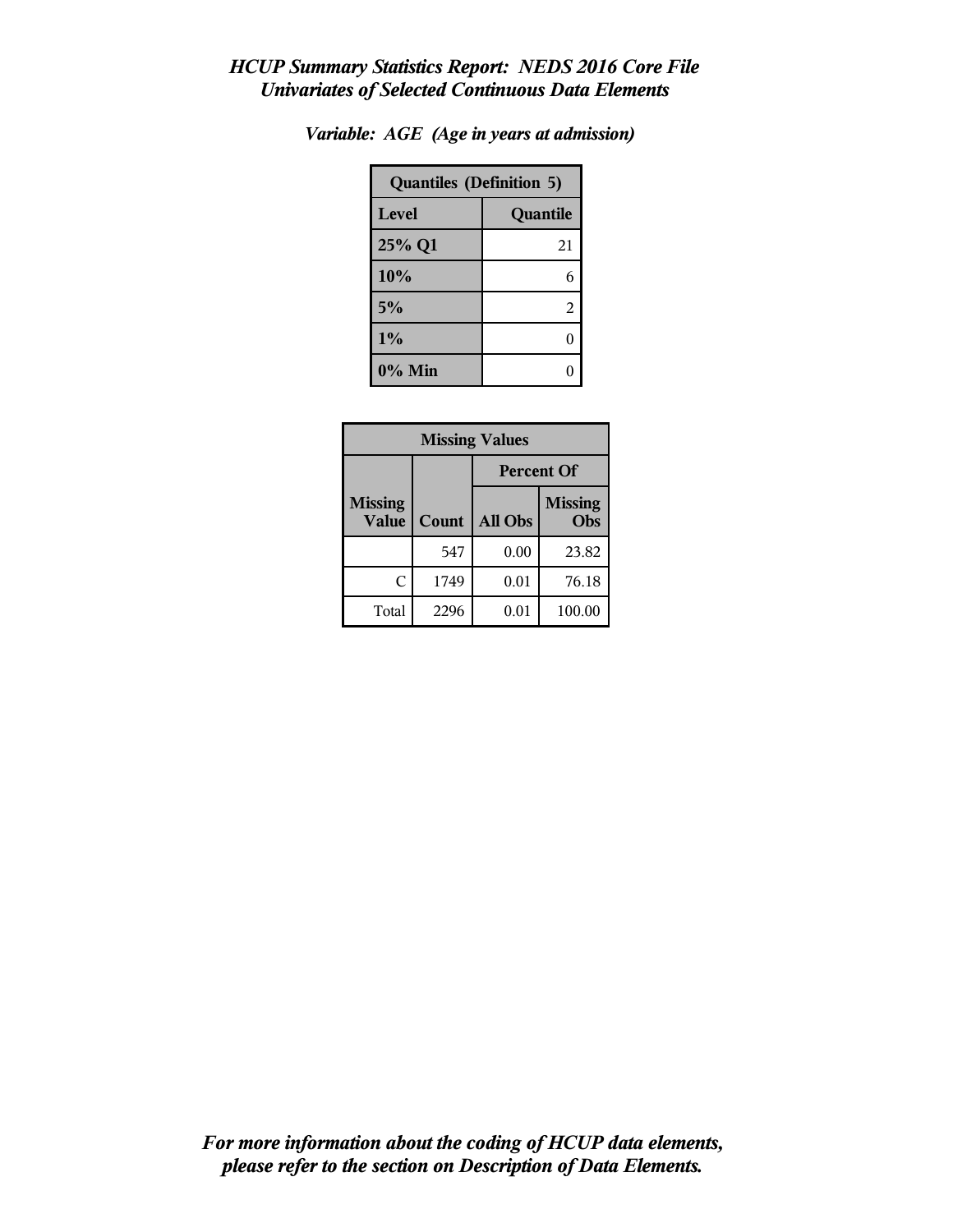| <b>Moments</b>         |            |                         |            |
|------------------------|------------|-------------------------|------------|
| N                      | 27930719   | <b>Sum Weights</b>      | 27930719   |
| <b>Mean</b>            | 3579.34565 | <b>Sum Observations</b> | 9.99737E10 |
| <b>Std Deviation</b>   | 5342.65049 | Variance                | 28543914.3 |
| <b>Skewness</b>        | 7.04511329 | <b>Kurtosis</b>         | 150.704858 |
| <b>Uncorrected SS</b>  | 1.15509E15 | <b>Corrected SS</b>     | 7.97252E14 |
| <b>Coeff Variation</b> | 149.263329 | <b>Std Error Mean</b>   | 1.01091748 |

#### *Variable: TOTCHG\_ED (Total charge for ED services)*

| <b>Basic Statistical Measures</b> |          |                            |                  |  |
|-----------------------------------|----------|----------------------------|------------------|--|
| Location                          |          | <b>Variability</b>         |                  |  |
| Mean                              | 3579.346 | <b>Std Deviation</b>       | 5343             |  |
| <b>Median</b>                     | 2007.000 | <b>Variance</b>            | 28543914         |  |
| Mode                              | 1303.290 | Range                      | 676218           |  |
|                                   |          | <b>Interquartile Range</b> | 290 <sup>-</sup> |  |

| Tests for Location: Mu0=0 |                  |          |               |        |
|---------------------------|------------------|----------|---------------|--------|
| <b>Test</b>               | <b>Statistic</b> |          | p Value       |        |
| Student's t               |                  | 3540.69  | Pr >  t       | < 0001 |
| <b>Sign</b>               | M                | 13965360 | $Pr \geq  M $ | < 0001 |
| <b>Signed Rank</b>        | S                | 1.95E14  | $Pr \geq  S $ | < 0001 |

| <b>Quantiles (Definition 5)</b> |          |  |
|---------------------------------|----------|--|
| Level                           | Quantile |  |
| 100% Max                        | 676318   |  |
| 99%                             | 25966    |  |
| 95%                             | 11955    |  |
| 90%                             | 7734     |  |
| 75% Q3                          | 3944     |  |
| 50% Median                      | 2007     |  |